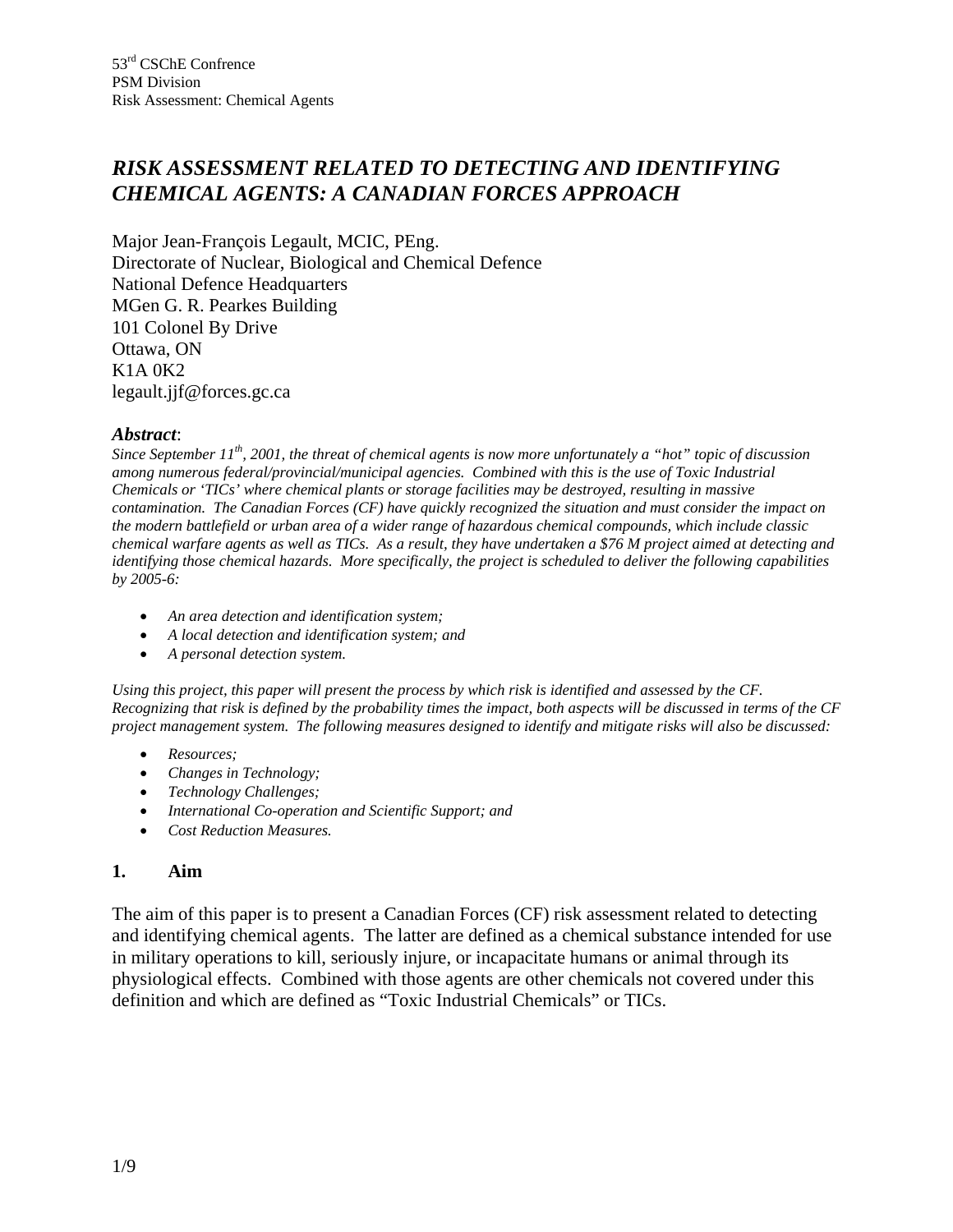### **2. Background**

## **2.1 Capability Deficiency**

The Government of Canada has recognized since 1915 that an attack by chemical warfare agents can produce high casualties and have a devastating psychological impact on military personnel. Even the threat of a hazardous chemical attack would have an important negative impact on the CF ability to achieve its operational objectives because of the enormous resources needed to mount an effective defence. The CF currently lacks an operationally viable hazardous chemical detection, identification and sampling system to alert military commanders and personnel within the Area, Local and Personal battlespace of the presence of a hazardous chemical. The chemical warfare agent sensors now in service have a limited use and they are generally employed to verify the presence or absence of a chemical agent once an attack or chemical event has taken place.

## **2.2 Chemical Agent Sensor Project**

As a result of the above capability deficiency, the CF have undertaken a major initiative, the Chemical Agent Sensor Project, to address this shortfall. The intent is to provide a capability to detect, identify and sample hazardous chemical compounds (chemical agents and TICs). The Chemical Agent Sensor project intends to:

a. Acquire sufficient hazardous chemical compounds detection, identification and sampling functionality to equip the Main Contingent Force and to ensure that the CF can simultaneously respond to an emergency in Canada involving the use or threat of the use of a hazardous chemical compounds at the Area, Local and Personal Capability level. This objective is summarized in Table 1.

| Capability           | <b>Functions</b>     | <b>Tasks</b>                      |
|----------------------|----------------------|-----------------------------------|
| <b>Requirements</b>  |                      |                                   |
| Area                 | Detect and identify  | Wide area surveillance before the |
| (Outside the target) | hazardous chemical   | chemical incident                 |
| area)                | compounds            | Wide area monitoring after the    |
|                      |                      | incident                          |
| Local                | Detect, identify and | Surveillance before the chemical  |
| (Within the target)  | sample hazardous     | incident                          |
| area)                | chemical compounds   | Monitoring area contamination,    |
|                      |                      | collective protection and         |
|                      |                      | decontamination process           |
|                      |                      | Reconnaissance and survey         |
|                      |                      | Sample collection                 |
| Personal             | Detect hazardous     | Monitoring                        |
|                      | chemical compound    |                                   |

Table 1 - Summary of Capability Requirements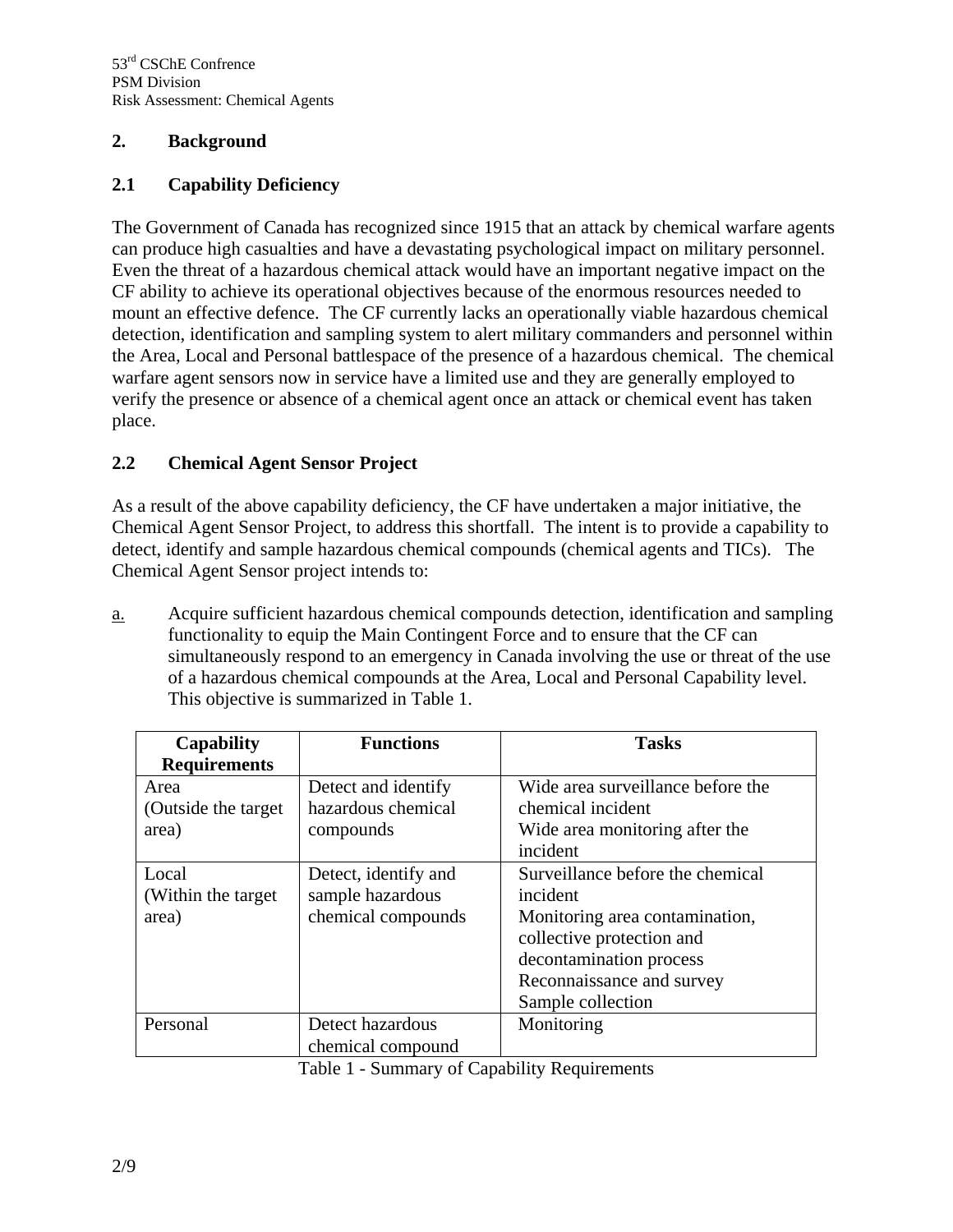- b. Acquire sufficient systems to provide for essential individual and collective training throughout the CF;
- c. Acquire the Integrated Logistics Systems (ILS) capability needed to support all systems throughout the first two years of their in-service life; and
- d. Ensure that the systems acquired can be linked or integrated into the future Command Control and Information Systems now being defined and developed by the CF Command System.

## **2.3 Project Plan**

There are several potential military off the shelf (MOTS) or commercial-off the shelf (COTS) solutions that could meet the requirements of the CF. Although solutions exist, they do so at different maturity levels and the current state of technology is developing rapidly due to global demands for new solutions. This means that other, more advanced solutions might be available in 18-24 months time. The Department of National Defence (DND) intends to follow a normal procurement approach, where by the project team will use the data acquired from foreign trial reports, test and evaluation results and buy and try. This should reduce the risk and provide the best possible product to satisfy the operational requirement within the time constraints and the performance objectives of the Nuclear, Biological and Chemical (NBC) Defence Program. Consequently, to procure solutions commercially available as early as possible without increasing overall project risk level, the intent is to implement the project by phases, as each solution is defined and available. It is anticipated that three phases will be required to procure the complete solution, which include the acquisition of the Local detection and sampling system in Phase 1, the Personal detection system in Phase 2 and the Area detection system in Phase 3.

### **3. Current Project Risk Assessment**

*This section provides the results of the current project risk assessment, including the estimated effect on project costs, and risk management strategies proposed.*

### **3.1 External and Internal Risk Factors**

The external risk factors are discussed in greater detail at Annex A.

The internal risk factors are discussed at Annex B.

### **3.1.1 Changes in government priorities**

This topic is discussed at Annex A.

### **3.1.2 Externally imposed schedule**

*The impact on the project of an externally imposed schedule or of time delays resulting from such things as relatively minor changes in technology; requirements of participating*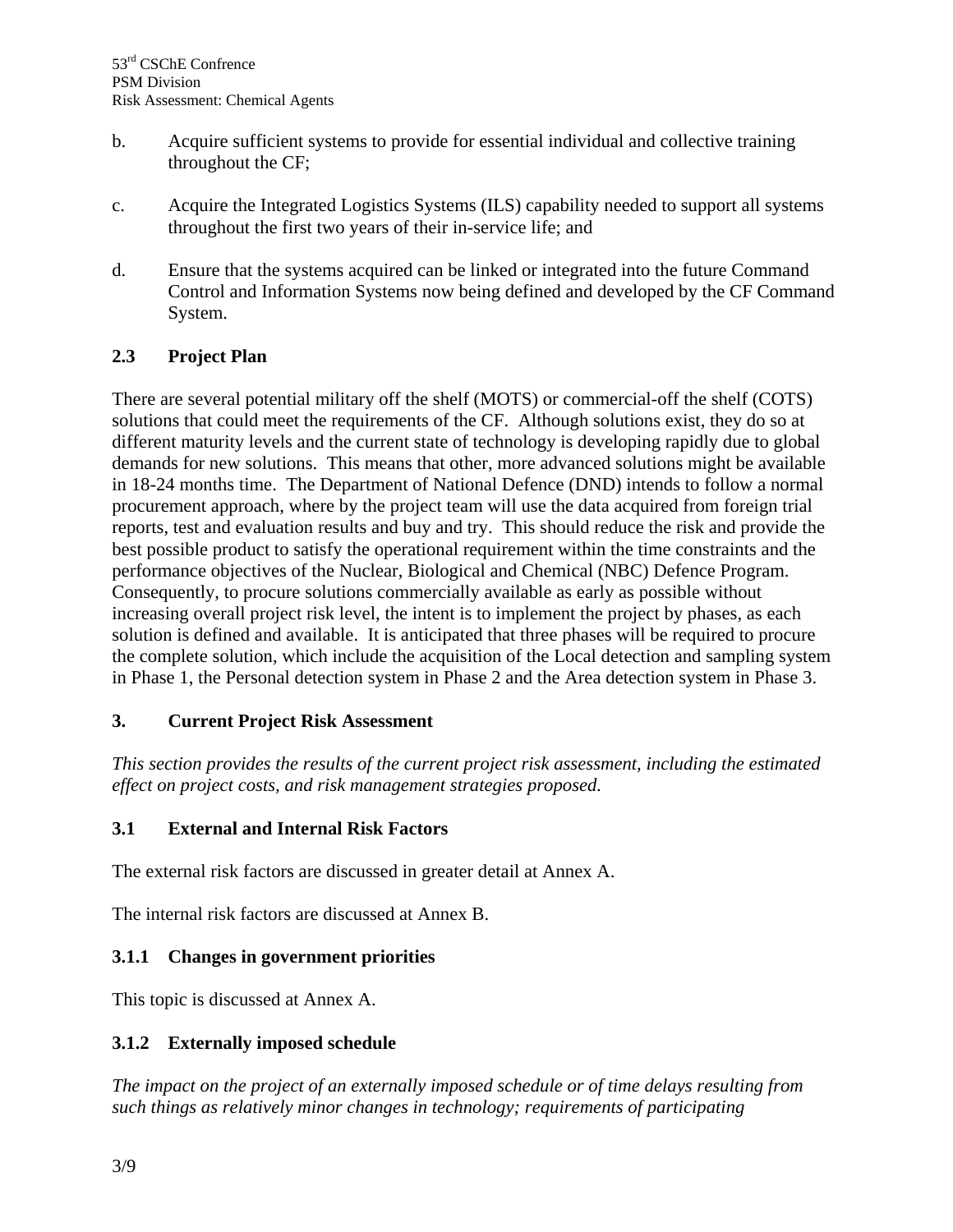## *departments; available windows of opportunity with international partners; seasonal considerations; the need for regulatory approvals; or other similar factors.*

No externally imposed schedule risks are identified at this time. The likelihood of new externally imposed schedule risks is assessed as low. Should new risks arise the impact could be high, as it would affect both performance and cost criteria. It would also impact priority for deliverables.Adjusting the definition phase would be the first step in mitigating any schedule risk. It also might be possible to combine two phases of the project so that a greater number of deliverables are included in a single procurement.

## **3.1.3 Private sector capability**

Civilian industry manufactures a variety of chemical sensors to monitor industrial pollution, chemical leaks and aspects of the industrial process. In addition, a number of highly skilled firms produce military off the shelf chemical agent sensors/monitors for the military market. As this project has been directed to deliver a capability in five years (2004-09) the project team has identified several contenders to meet the CF requirement for each capability. There are, however, differing levels of maturity in these products. To recognize this fact the project will do a phased acquisition thus permitting lagging technology to evolve or final testing/type classification to be completed. The likelihood of industry not fulfilling the CF's requirements in the 2004-09 timeframe of the project is assessed as low due to the current global demand for this technology. This is deemed a low risk project because of these factors.

## **3.1.4 Sponsoring department cost estimate expertise**

*The experience of the sponsoring department in managing and developing cost estimates for a project of a particular magnitude or type or its ability to assign sufficient in-house expertise*.

The risk of this factor is assessed as low. DND has extensive experience in procuring and in the life cycle maintenance cost of chemical and biological sensor systems. The project team will build on this experience through a "buy and try" program and formal submissions from industry.

## **3.1.5 Project size and complexity**

This is not considered a large or complex project. The risks associated with the project are mitigated by the fact that there are five or six separate COTS/MOTS deliverables that will be phased in throughout the life of the project. The risks are further mitigated because there is a dedicated project management office responsible for delivering all aspects of the project.

## **3.1.6 Availability of data upon which to base risk assessment**

*The availability of feasibility studies, test or user trial programs, pre-production appraisals, similar production items, reliable construction estimates, or other similar data upon which to base a risk assessment.*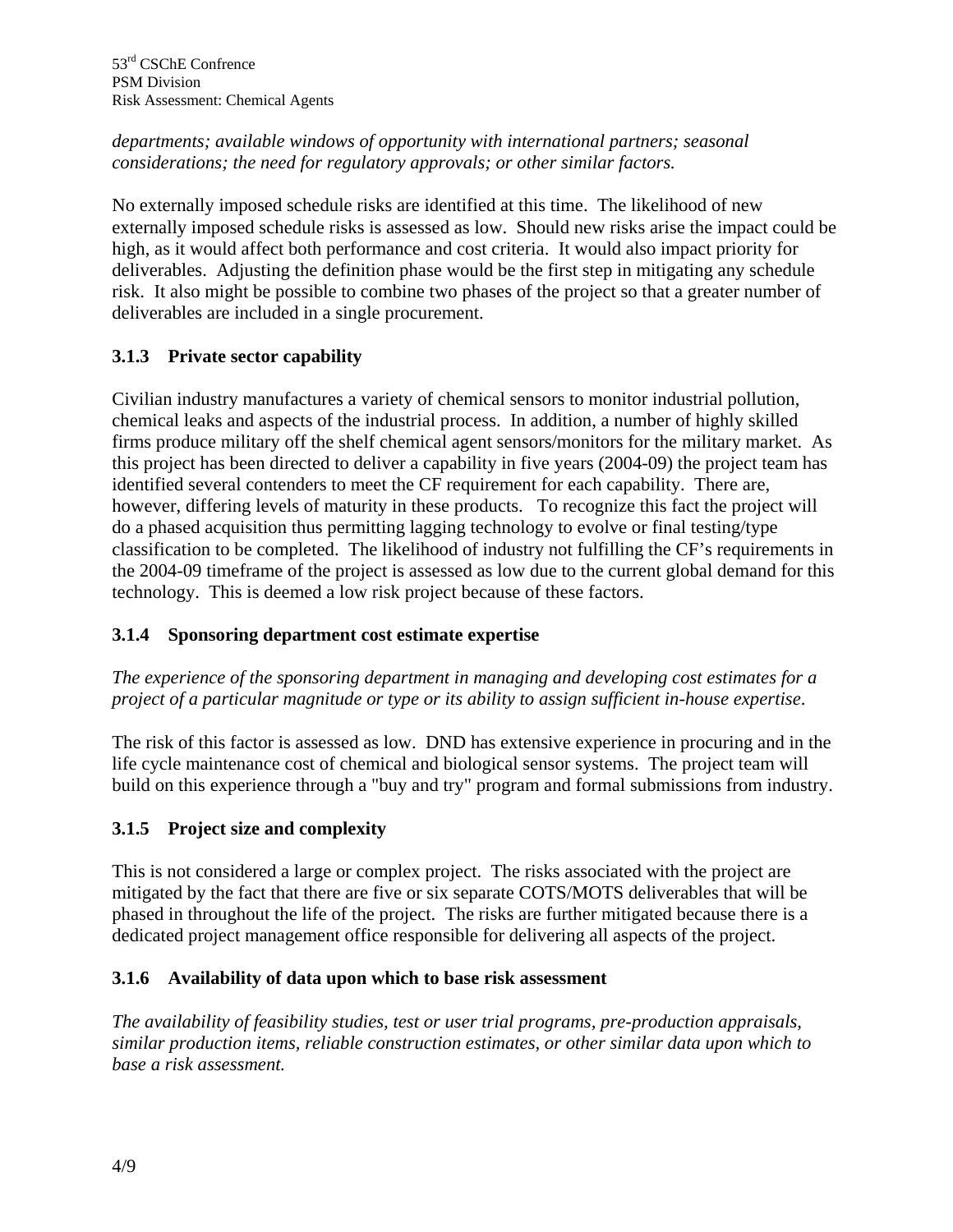The risk is assessed as low. The project will not introduce any unproven technologies. DND has extensive experience with in-service chemical agent sensors and other devices with similar technologies. The project team has developed a project definition plan that includes a data collection program.

## **3.1.7 Unproven technology**

*The need for research, development and testing of unproved technology or assemblies of products within the scope of the project deliverables.*

The risk is assessed as low. There are no unproven or developmental technologies associated with this project. All but the area detection capability is in production, completing final preproduction testing or in-service within North Atlantic Treaty Organisation (NATO).

## **3.1.8 Number of critical work locations**

*The number of locations involved in completing the work critical to the end product.*

The risk is assessed as low. The number of work location in terms of prime contractors and subcomponent suppliers could potentially be quite high because of the number of deliverables involved in this project. The Requests for Proposal will be structure to ensure that one prime contractor is responsible for the delivery of each major capability. In this way the prime contractors would be responsible for the performance of their sub-contractors.

## **3.1.9 Hazards**

*Inherent hazards of a biological, chemical, environmental, radiological, explosive, toxic or other similar nature.*

The risk is assessed as low. There are no biological, chemical, explosive hazards associated with any of these systems. Some sensors, which use Ion Mobile Spectrometry contain a small radiological source. The procedure for certifying and controlling the hazards associated with this type of devise is well established within DND. Trial and evaluations of the various detectors using live chemical agents will only be conducted at DND facilities that are authorized to perform this type of experimental work.

## **3.1.10 Resources or activities provided by other participants**

*Whether the continuity or availability of a portion of project funding or other project activity is contingent upon the ability of other participants, especially non-federal government participants, to meet their obligations when and as defined in the project agreements.*

There are no interdependencies with outside agencies or other government departments associated with this project. Alternative source delivery possibly using an offshore scientific institute will be considered only if required.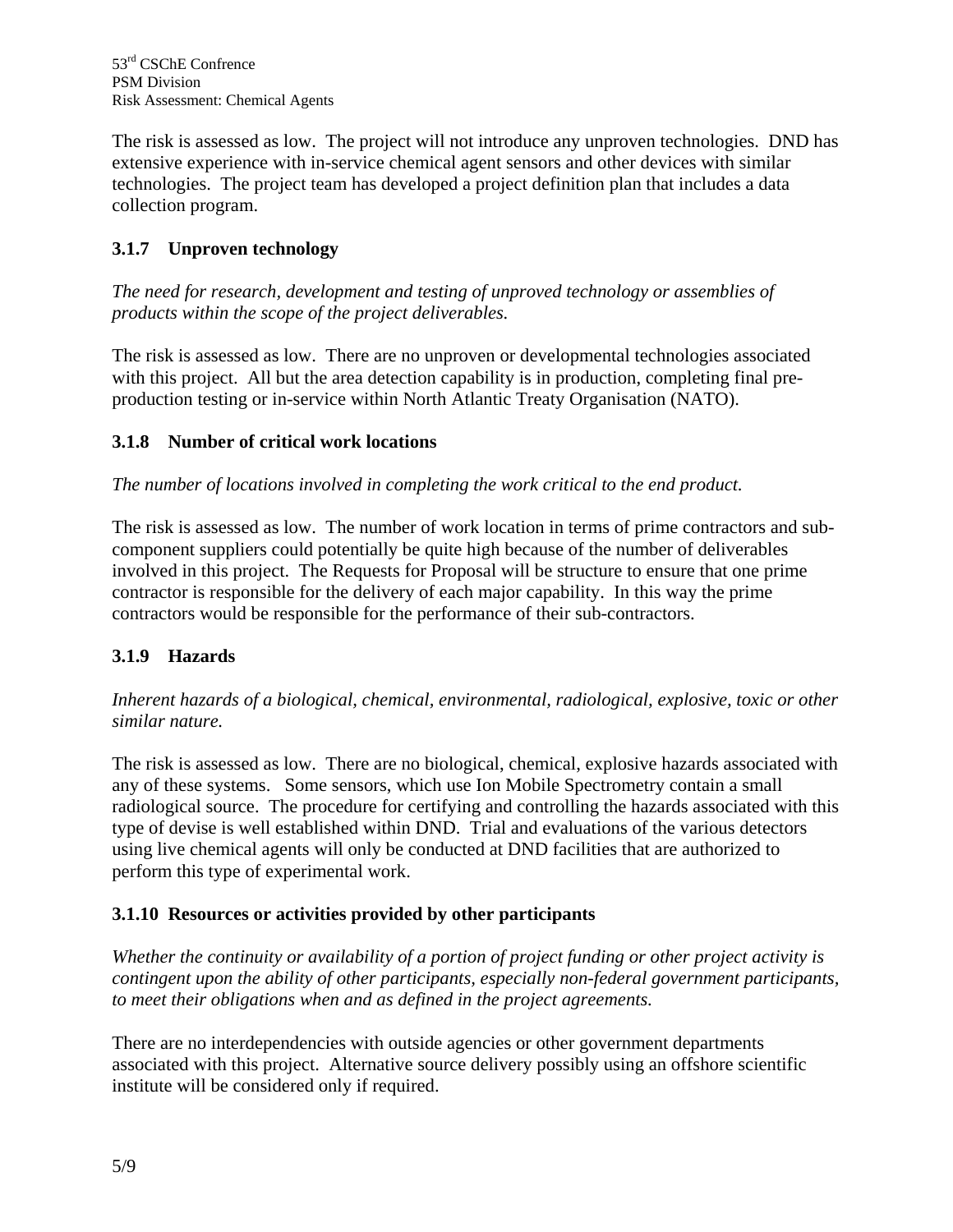## **3.1.11 Joint or shared funding**

*The impact of potential contingent or residual liabilities arising from participation in joint or shared funded projects including liabilities caused by withdrawal from the project by one or more participants.*

This project will be funded entirely by DND.

### **3.2 Risk Summary**

The risks associated with this project are assessed as low overall because:

- All but one of the CF requirements can be met with MOTS/COTS solutions;
- The project office has assess to a wide variety of information sources upon which to base procurement decisions; and
- The project is supported by a dedicated project office; and
- Similar capabilities are being procured by the United-States and United Kingdom at this time.

#### **4. Proposed Management Framework**

*This section provides the proposed management framework. {Project leaders must ensure that the proposed project management framework and allocation of project management resources are based on and tailored to the complexity and the assessed risk for the individual phases of the project. The project management framework is to show how risk, complexity and allocation of human resources will be managed and reduced to the degree feasible in each phase and throughout the life of the project.}*

#### **4.1 Management of Risk**

Risk is managed in accordance with the DND guidelines.

#### **4.1.1 Applying risk management to the project**

A process for applying risk management, called "Apply Risk Management to the Project" is implemented. This includes starting, installing, and improving continuous risk management in the project.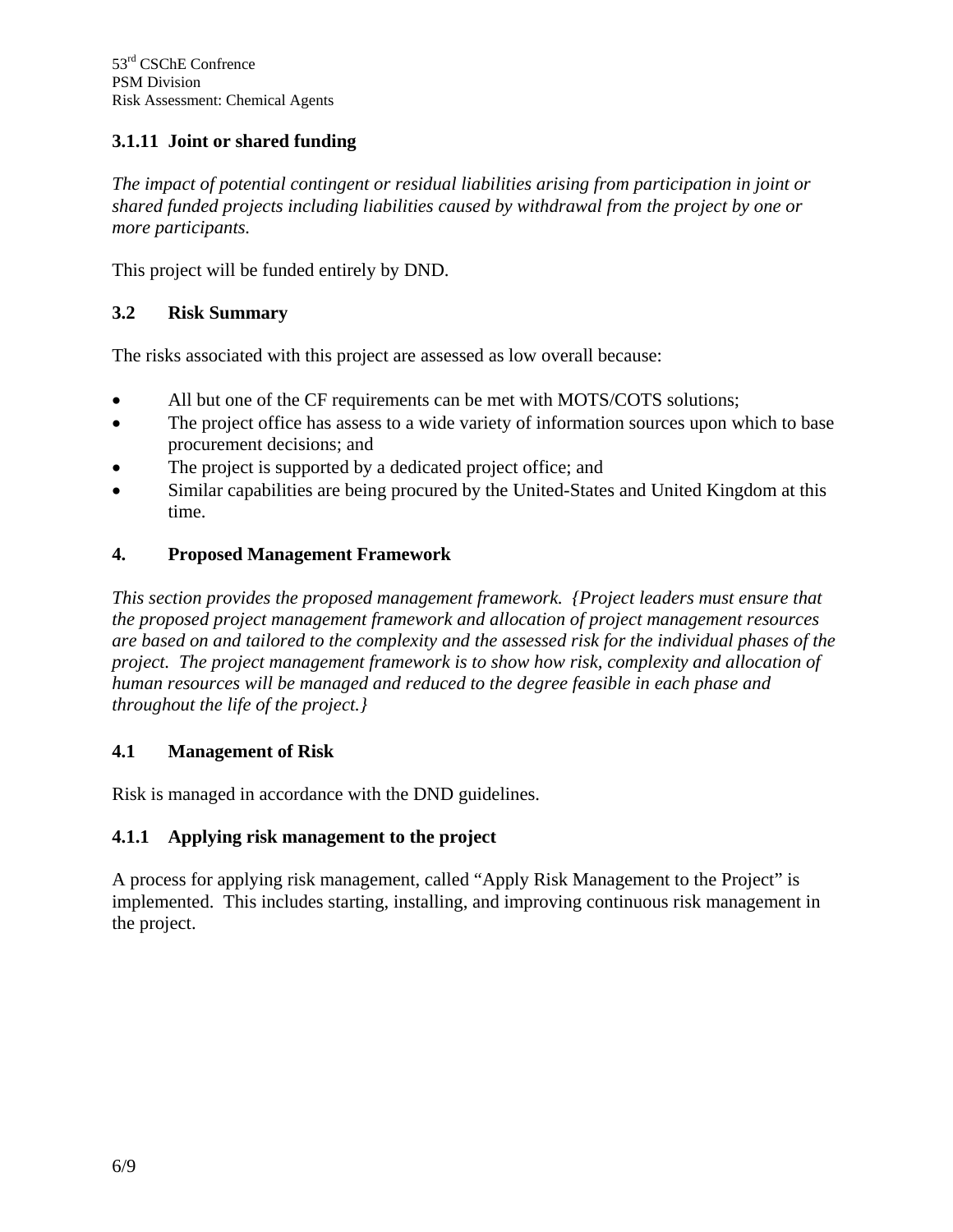#### **4.1.2 Performing continuous risk management**

Within DND, a set of processes has been identified and is used as continuous activities throughout the life cycle of a project. The project team will use the following activities to manage risk:

- a. Identify Risk. Search for and locate risks before they become problems. Capture statements of risk and context;
- b. Analyze Risk Information. Transform risk data into decision-making information. Risk analysis is performed to determine what is important to the project and to set priorities. Evaluate impact probability, and timeframe, classify risks, and prioritize risks;
- c. Plan Risk Response. Translate risk information into decisions and mitigating actions (both present and future) and implement those actions. Produce mitigation plans for mitigating individual or groups of risks;
- d. Track Risk Indicators and Actions. Monitor risk indicators and mitigation plans. Indicators and trends provide information to activate plans and contingencies. These are also reviewed periodically to measure progress and identify new risks. Acquire, compile and report data on the risk and mitigation plan;
- e. Control Risk Response. Correct for deviations from the risk mitigation plans. Actions can lead to corrections in products or processes. Any action may lead to joint resolution. Changes to risks, risks that become problems, or faulty plans require adjustments in plans or actions. Analyze tracking data, decide on how to proceed, and execute decisions; and
- f. Communicate Risk Information. Provide information and feedback internal and external to the project on the risk activities, current risks, and emerging risks.Communication occurs formally and informally and is a key process that links to all the other Manage Project Risk processes.

### **4.2 Management of Complexity**

#### **4.2.1 Approval Process**

The project team then expects deliver the entire chemical sensor capability in three phases. This will be accomplished by seeking implementation in three phases as follows:

#### First Phase – Proposed Deliverables:

- Local detection and identification capability;
- Chemical sampling collection capability;
- Training and simulation unique to the Local system; and
- ILS unique to the Local detection capability,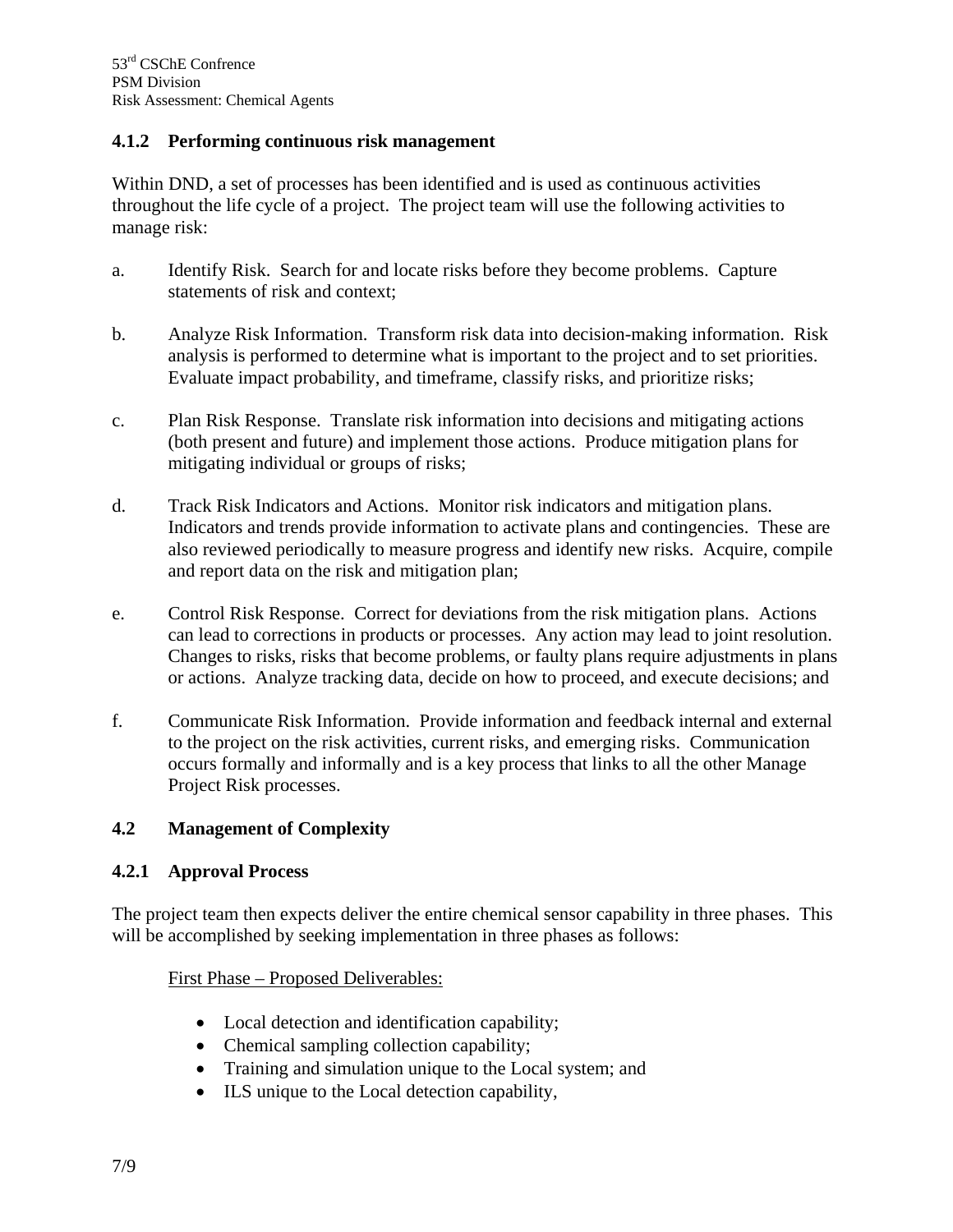#### Second Phase – Proposed Deliverables:

- Personal detection capability;
- Training and simulation capability unique to the Personal system; and
- ILS unique to the Personal detection capability;

### Third Phase – Proposed Deliverables

- Area detection and identification capability
- Training and simulation unique to the area system;
- ILS unique to the area detection and identification capability.

## **4.2.2 Monitoring and Assessment**

Project progress, quality and performance assessment is pursued at two levels:

- a. Project Team Level. At the project level, the Project Director (PD) of the Chemical Agent Sensor project reports on progress and coordination matters during the weekly project production meeting. All items of concern are dealt with immediately or recorded for further staffing;
- b. Senior Review Board (SRB) Level. At the SRB level, the PD and Project Manager (PM) will keep the SRB Core Members apprised of any significant event on a monthly basis, as well as giving regular briefings and updates to the full SRB on an as required basis, and at least annually.

## **4.2.3 External Audit**

The DND Chief of Review Services (CRS) may conduct an independent review of the project at his discretion.

### **4.3 Risk Assessment and Mitigation**

This is an initial risk assessment. Measures will be implemented throughout the life of the project to identify and mitigate risks. These measures are explained at Annexes A and B.

### **5. Conclusion**

The risk associated with the procurement of the local and personal detection systems is assessed as low because only MOTS or COTS solutions are being considered. Furthermore, similar modern MOTS and COTS detection equipment is currently being procured or are in the final pre-production testing phase in the US, UK and elsewhere within NATO. The risk associated with the acquisition of an area detection system is assessed as medium because the proposed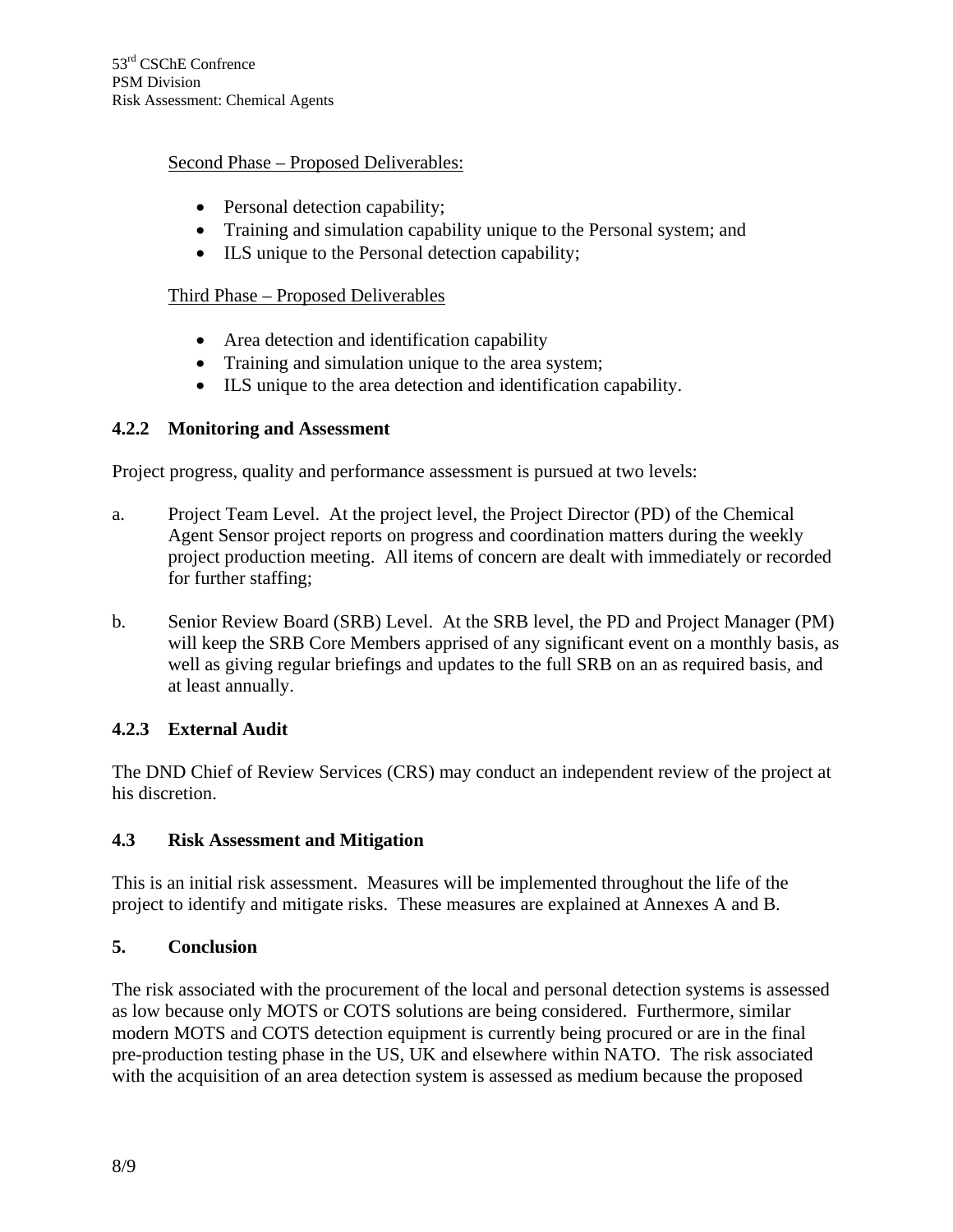solution is the Defence R&D Canada (DRCD) -Valcartier standoff detection system, which requires some engineering development in order to meet the CF requirement.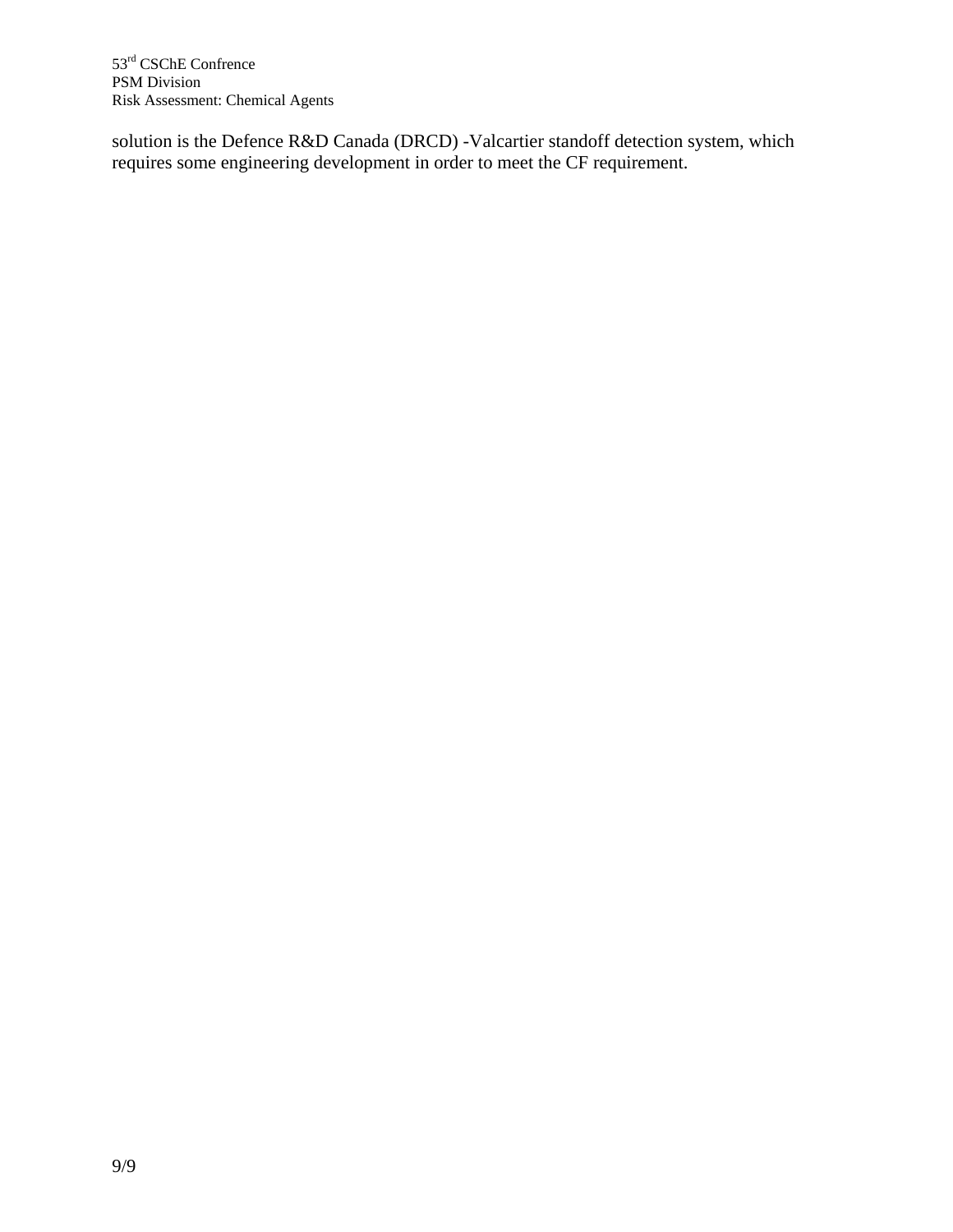| <b>Risk Factor</b>       | <b>Description</b>                                 | <b>Mitigation</b>             | <b>Second Level</b>                            | <b>Risk</b> |
|--------------------------|----------------------------------------------------|-------------------------------|------------------------------------------------|-------------|
| <b>Government Policy</b> | This project conforms to the 1994 White Paper on   | Adjust project according to   | <b>Mitigation</b><br><b>Monitor Government</b> | Low         |
|                          | Defence and other policy guidance such as the      | Defence Planning Guidance.    | defence priorities and                         |             |
|                          | Defence Plan 2001, which flow from government      | Increase or reduce project    | announcements.                                 |             |
|                          | policy.                                            | scope as appropriate.         |                                                |             |
| Government               | The Government has place a high priority in        | Adjust project according to   | Monitor Long Term                              | Low         |
| <b>Priorities</b>        | improving the CF NBC Defence capability in         | Defence Planning Guidance.    | Capital Program.                               |             |
|                          | light of the 11 September 2001 attacks and the     |                               |                                                |             |
|                          | threat presented by international terrorism. It is | The scope of this project was |                                                |             |
|                          | unlikely that the Government will reduce the       | adjusted in part because of   |                                                |             |
|                          | priority assigned to this activity during the      | Government direction          |                                                |             |
|                          | planning period.                                   | contained in the February     |                                                |             |
|                          |                                                    | 2001 Federal Budget.          |                                                |             |
|                          | This project supports the 1989 National Counter-   |                               |                                                |             |
|                          | Terrorism Plan and the Government decision to      |                               |                                                |             |
|                          | create an independent NBC Response Team.           |                               |                                                |             |
| <b>NATO Policy and</b>   | This project conforms to NATO doctrine and         | Monitor NATO policy and       | <b>NATO</b> Force Goals are                    | Low         |
| <b>Force Goals</b>       | operational concepts. The risk that NATO           | adjust project accordingly.   | reviewed and updated                           |             |
|                          | doctrine and concepts will change during the       |                               | regularly.                                     |             |
|                          | planning period is assessed as low.                |                               |                                                |             |
| <b>Funding</b>           | The risk associated with project funding is        | A reduction in funding        | Options to reduce overall                      | Low         |
|                          | assessed as low at this time. Adequate funds       | would result in a decrease in | capability delivered                           |             |
|                          | have been allocated to meet the CF's minimum       | capability delivery. The risk | would be presented to                          |             |
|                          | operational requirement in terms of acquiring      | of that that funding might be | SRB for consideration.                         |             |
|                          | sensing systems for the Main Contingency Force.    | reduced at any time must be   |                                                |             |
|                          |                                                    | recognized. This risk will be |                                                |             |
|                          |                                                    | mitigated by preparing a      |                                                |             |
|                          |                                                    | number of equipment           |                                                |             |
|                          |                                                    | allocation solutions for      |                                                |             |

#### **ANNEX A - EXTERNAL FACTORS**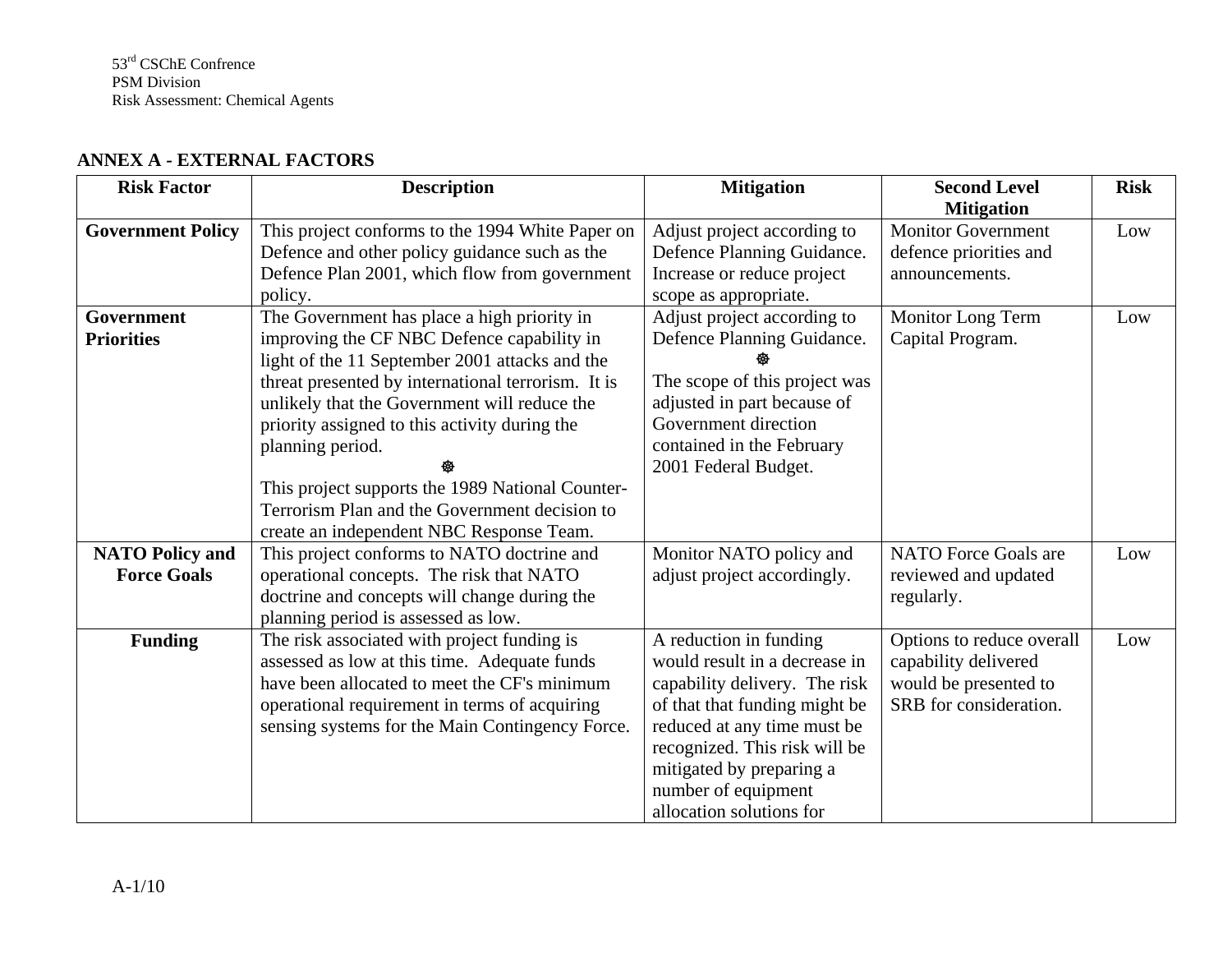| <b>Risk Factor</b>      | <b>Description</b>                                    | <b>Mitigation</b>             | <b>Second Level</b>      | <b>Risk</b> |
|-------------------------|-------------------------------------------------------|-------------------------------|--------------------------|-------------|
|                         |                                                       |                               | <b>Mitigation</b>        |             |
|                         |                                                       | consideration by SRB.         |                          |             |
| <b>Doctrine</b>         | The CF transition from a Cold War to an               | The definition phase is       | The modelling and        |             |
|                         | asymmetric threat NBC defence posture will take       | specifically designed to seek | simulation now in        |             |
|                         | time to complete. As a result questions relating      | solutions to a large number   | progress will yield      |             |
|                         | to the exact quality and quantity to be distributed   | of doctrinal issues.          | important information on |             |
|                         | to the Canada's naval, land, air and joint forces     |                               | designing future         |             |
|                         | cannot be addressed at this time.                     |                               | capabilities.            |             |
| <b>Foreign Exchange</b> | As most of the next generation of advanced            | Apply contingency funding     | Reduce the scope of the  | Low         |
| Rate                    | military hazardous chemical compound detectors        | as required in the event of a | project in terms of      |             |
|                         | are manufactured either in the US, the UK or off      | major change in foreign       | capability delivered.    |             |
|                         | shore foreign exchange rates will have an impact      | exchange rates.               |                          |             |
|                         | on predicting the exact cost of the equipment and     |                               |                          |             |
|                         | ILS support. This is an understood risk, which is     |                               |                          |             |
|                         | assessed as Low.                                      |                               |                          |             |
| <b>Cost Reduction</b>   | The project team does not expect that extensive       | Cost reduction measures will  |                          | Low         |
| <b>Measures</b>         | buy and try, trial and evaluations and expensive      | be examined throughout the    |                          |             |
|                         | studies will be required to prepare a "short list" of | life of the project.          |                          |             |
|                         | suitable options. Emphasis will be placed on          |                               |                          |             |
|                         | obtaining technical and operational trial results     |                               |                          |             |
|                         | from Canada's major allies in order to make           |                               |                          |             |
|                         | informed decisions. The project team will also        |                               |                          |             |
|                         | make use of loans from the US, UK. The most           |                               |                          |             |
|                         | important costs reduction measure will result         |                               |                          |             |
|                         | from modeling and simulation studies that have        |                               |                          |             |
|                         | now been initiated. These studies will evaluate       |                               |                          |             |
|                         | the effectiveness of various sensors against a        |                               |                          |             |
|                         | number of operational scenarios. This work            |                               |                          |             |
|                         | should result a rational and objective quantitative   |                               |                          |             |
|                         | requirement. Finally, measures will be taken to       |                               |                          |             |
|                         | reduce the life cycle management costs of this        |                               |                          |             |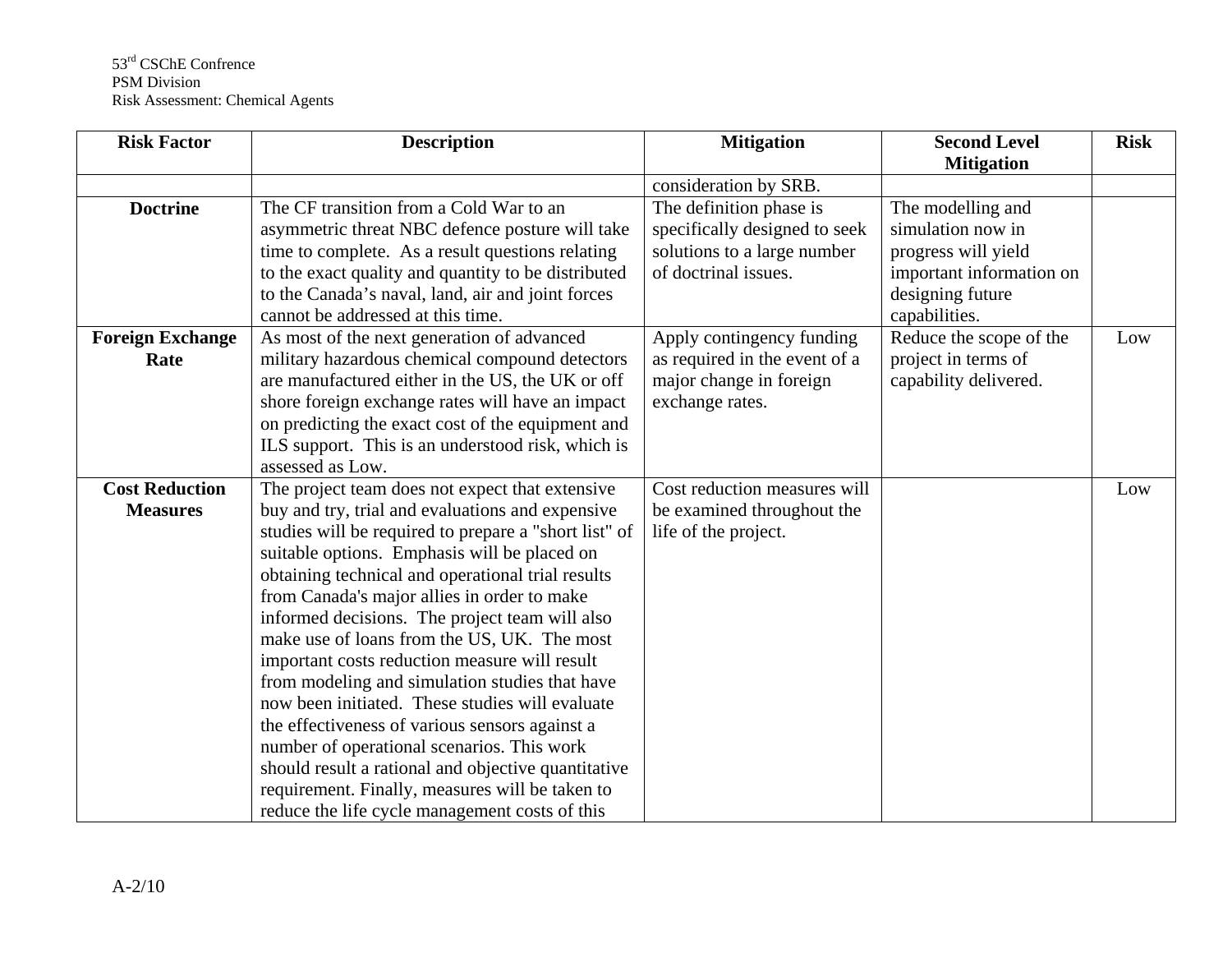| <b>Risk Factor</b>                                      | <b>Description</b>                                                                                                                                                                                                                                                                                                                                                                                                                                                                                                                                                                                                    | <b>Mitigation</b>                                                                                                                                                                                                                                                                                                                                                                                                                          | <b>Second Level</b><br><b>Mitigation</b>                                                                                            | <b>Risk</b> |
|---------------------------------------------------------|-----------------------------------------------------------------------------------------------------------------------------------------------------------------------------------------------------------------------------------------------------------------------------------------------------------------------------------------------------------------------------------------------------------------------------------------------------------------------------------------------------------------------------------------------------------------------------------------------------------------------|--------------------------------------------------------------------------------------------------------------------------------------------------------------------------------------------------------------------------------------------------------------------------------------------------------------------------------------------------------------------------------------------------------------------------------------------|-------------------------------------------------------------------------------------------------------------------------------------|-------------|
|                                                         | program by the innovative use of Alternative<br>Service Delivery and interoperability.                                                                                                                                                                                                                                                                                                                                                                                                                                                                                                                                |                                                                                                                                                                                                                                                                                                                                                                                                                                            |                                                                                                                                     |             |
| <b>Private Sector</b><br><b>Capability</b><br>(Canada)  | For all but one deliverable the procurement<br>strategy will be to seek MOTS and COTS<br>solutions.<br>Canadian companies manufacture a variety of<br>commercial chemical sensing equipment to detect<br>and monitor Toxic Industrial Chemicals and other<br>hazardous materials. The possibility therefore<br>exists that a Canadian company will form an<br>alliance with a foreign supplier to provide part of<br>this requirement.                                                                                                                                                                                | This risk will be reassessed<br>once a Procurement Review<br>Committee has reviewed the<br>project.<br>This risk will be further<br>mitigated because Canadian<br>industry has a proven<br>capability to provide the<br>ongoing life-cycle support to<br>in-service systems. The<br>project team will conduct a<br>logistics support analysis<br>studies to determine the most<br>cost-effective method to<br>support this new capability. | This project will consider<br>procurement solutions<br>and strategies. A number<br>of these reforms are<br>designed to reduce risk. | Low         |
| <b>Private Sector</b><br><b>Capability</b><br>(Foreign) | Globally, there is an extensive foreign private<br>sector capability to design, develop and deliver<br>chemical agent sensors. There are a variety of<br>modern detectors in-service throughout NATO<br>and others being introduced into service. In<br>addition, the heightened threat of a chemical<br>agent attack has prompted substantial government<br>and private sector R&D effort to meet future<br>requirements. The project team has assessed that<br>the CF will be able to meet its full operational<br>requirement with proven MOTS items if this<br>option is selected. The assessed risk is therefore | The project definition plan<br>includes a detailed data<br>collection plan to gather<br>information on all contenders<br>before the final option<br>analysis in conducted. A<br>series of trial and evaluations<br>will be conducted employing<br>DRDC scientific support to<br>confirm the performance of<br>all contenders.                                                                                                              |                                                                                                                                     | Low         |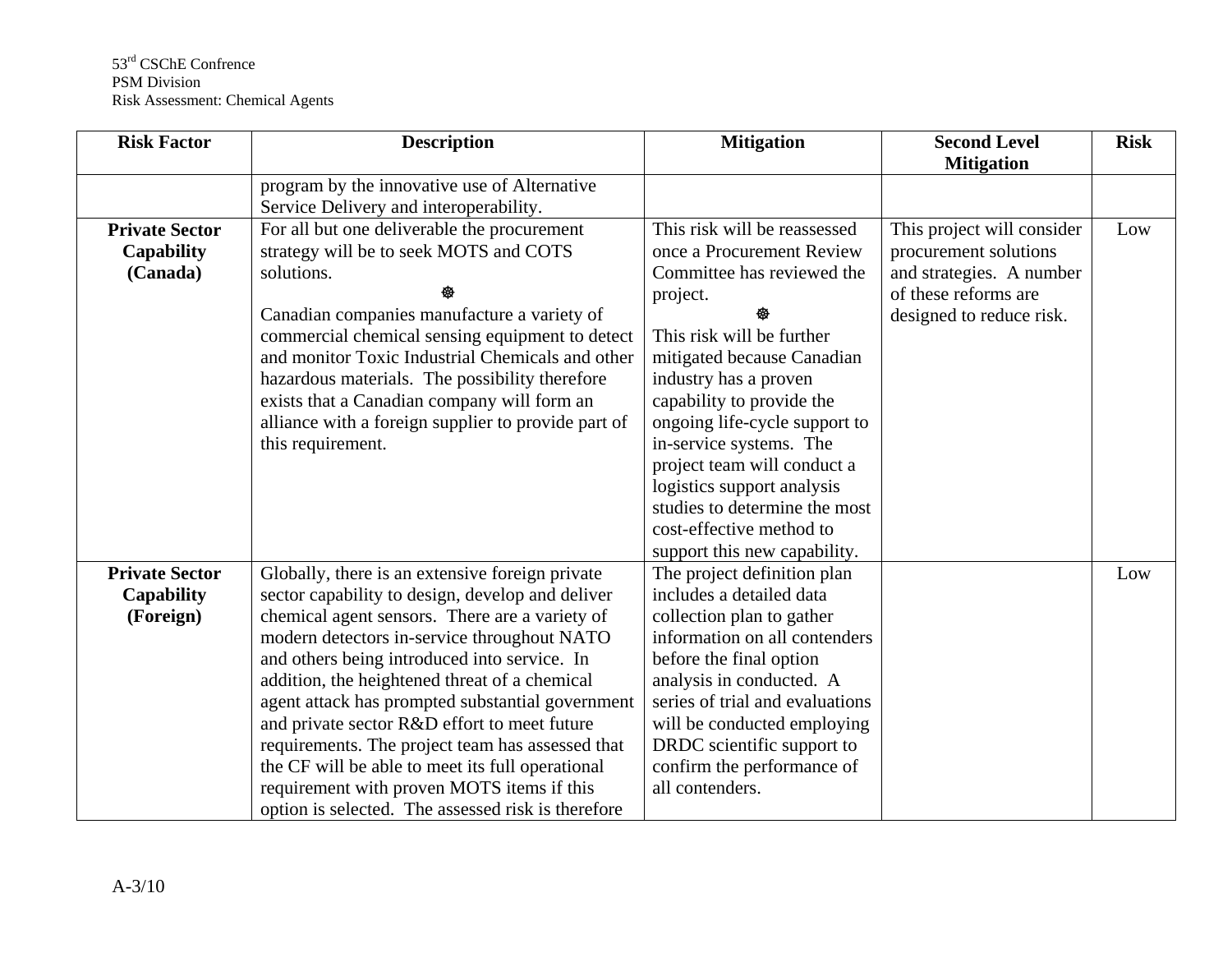| <b>Risk Factor</b>                                                                | <b>Description</b>                                                                                                                                                                                                                                                                                                                                                                                                                                                                                                                                                                                      | <b>Mitigation</b>                                                                                                                                                                                                                                                                                                     | <b>Second Level</b><br><b>Mitigation</b>                                                                      | <b>Risk</b> |
|-----------------------------------------------------------------------------------|---------------------------------------------------------------------------------------------------------------------------------------------------------------------------------------------------------------------------------------------------------------------------------------------------------------------------------------------------------------------------------------------------------------------------------------------------------------------------------------------------------------------------------------------------------------------------------------------------------|-----------------------------------------------------------------------------------------------------------------------------------------------------------------------------------------------------------------------------------------------------------------------------------------------------------------------|---------------------------------------------------------------------------------------------------------------|-------------|
|                                                                                   | low.                                                                                                                                                                                                                                                                                                                                                                                                                                                                                                                                                                                                    |                                                                                                                                                                                                                                                                                                                       |                                                                                                               |             |
| <b>Deliverables</b><br><b>Requiring</b><br><b>Unproven</b><br><b>Technologies</b> | There are no unproven technologies being<br>considered as a solution to this requirement. The<br>risk is assessed as low because all but one<br>deliverable will be MOTS/COTS. The risk<br>associated with the DRDC-Valcartier standoff<br>system is assessed as medium. This risk will be<br>reduced by a gated engineering development and<br>strict project review.                                                                                                                                                                                                                                  | The risks will be mitigated<br>by a variety of methods.<br>Only systems that have<br>completed all scientific,<br>technical and operational<br>trial and evaluations will be<br>considered. The DRDC-<br>Valcartier system will<br>undergo the full range of<br>technical and pre-production<br>trial and evaluation. | This factor will be<br>reassessed once the<br>project team has review<br>the project procurement<br>strategy. | Low         |
| <b>System Integration</b>                                                         | It is recognized that systems integration<br>command and control and information systems<br>interface require careful study. This analysis will<br>be undertaken during the definition phase of the<br>project.                                                                                                                                                                                                                                                                                                                                                                                         | This risk is understood and<br>will be mitigated a separate<br>sub-project, which will<br>handle the systems<br>integration of all NBC<br>sensors.                                                                                                                                                                    | A separate study is in<br>progress to identify the<br>major integration issues<br>and propose solutions.      | Med         |
| <b>Changes</b> in<br><b>Technology</b>                                            | DRDC, Canadian Forces Liaison Officer,<br>Canadian Defence Military Attaché, NATO<br>Working Groups and industry will alert the<br>project team regarding any major changes in<br>technology. Because CF Chemical Agent Sensor<br>project intends to deliver a capability in the 2004-<br>09 period changes in technology would likely not<br>have an impact on the final options selected for<br>procurement. The project team has assessed that<br>the technology associated with the area detection<br>and identification system requires carefully<br>analysis during project definition because no | The project team will receive<br>regular updated from<br>industry and DRDC on<br>emerging technologies that<br>should be considered.                                                                                                                                                                                  |                                                                                                               | Low         |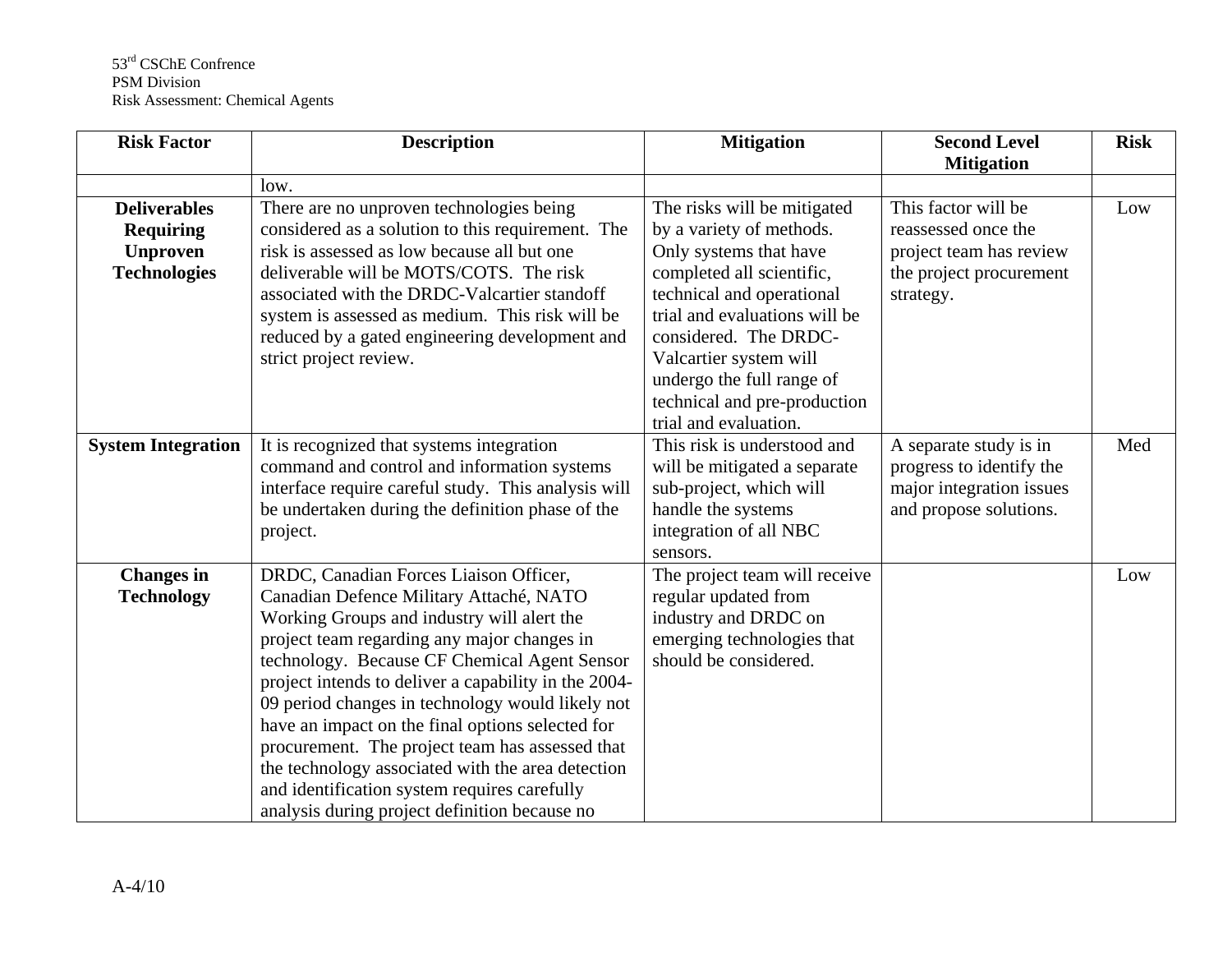| <b>Risk Factor</b>                        | <b>Description</b>                                                                                                                               | <b>Mitigation</b>                                                                                                                                                                                                                                                                                                                                                                                                                                                                                                                                                                                     | <b>Second Level</b>                                                                                                                                                                                                                    | <b>Risk</b> |
|-------------------------------------------|--------------------------------------------------------------------------------------------------------------------------------------------------|-------------------------------------------------------------------------------------------------------------------------------------------------------------------------------------------------------------------------------------------------------------------------------------------------------------------------------------------------------------------------------------------------------------------------------------------------------------------------------------------------------------------------------------------------------------------------------------------------------|----------------------------------------------------------------------------------------------------------------------------------------------------------------------------------------------------------------------------------------|-------------|
|                                           | single product is available which meets the CF's<br>requirement. However, new products are being<br>introduced on a regular basis because of the |                                                                                                                                                                                                                                                                                                                                                                                                                                                                                                                                                                                                       | <b>Mitigation</b>                                                                                                                                                                                                                      |             |
|                                           | world wide demand.<br>The technological risks associated with this<br>project as assessed as low except for the area                             |                                                                                                                                                                                                                                                                                                                                                                                                                                                                                                                                                                                                       |                                                                                                                                                                                                                                        |             |
|                                           | detection system which is assessed as medium.                                                                                                    |                                                                                                                                                                                                                                                                                                                                                                                                                                                                                                                                                                                                       |                                                                                                                                                                                                                                        |             |
| <b>Technological</b><br><b>Challenges</b> | Introducing an area detection capability into the<br>CF presents the most important technological<br>challenge to the project.                   | To mitigate this risk the<br>Project Team will seek the<br>support of organizations such<br>as the Space Optronics<br>Section at DRDC-Valcartier<br>in order to benefit from the<br>Spectral Imaging Group's<br>recent experience in the area<br>of standoff detecting system<br>technologies. In addition,<br>DRDC will be requested to<br>appoint an R&D<br>establishment to assume the<br>lead in coordinating the<br>inputs from the other R&D<br>laboratories. Technological<br>risk will be further mitigated<br>by the use of selected "buy<br>and try" and technical and<br>user evaluations. | A strict engineering<br>review process will<br>control the final<br>engineering development<br>of the DRDC-Valcartier<br>system. Gates will be<br>established to permit<br>SRB to review the<br>success of the<br>development process. | Med         |
| <b>Technological</b>                      | There are mature technologies to meet all but one                                                                                                | The project team will review                                                                                                                                                                                                                                                                                                                                                                                                                                                                                                                                                                          | Extend the project                                                                                                                                                                                                                     | Low         |
|                                           | of the CF's capability requirements using MOTS                                                                                                   | all foreign trial and                                                                                                                                                                                                                                                                                                                                                                                                                                                                                                                                                                                 | definition phase to                                                                                                                                                                                                                    |             |
|                                           | and COTS systems. The systems under                                                                                                              | evaluation reports as part of                                                                                                                                                                                                                                                                                                                                                                                                                                                                                                                                                                         | conduct further                                                                                                                                                                                                                        |             |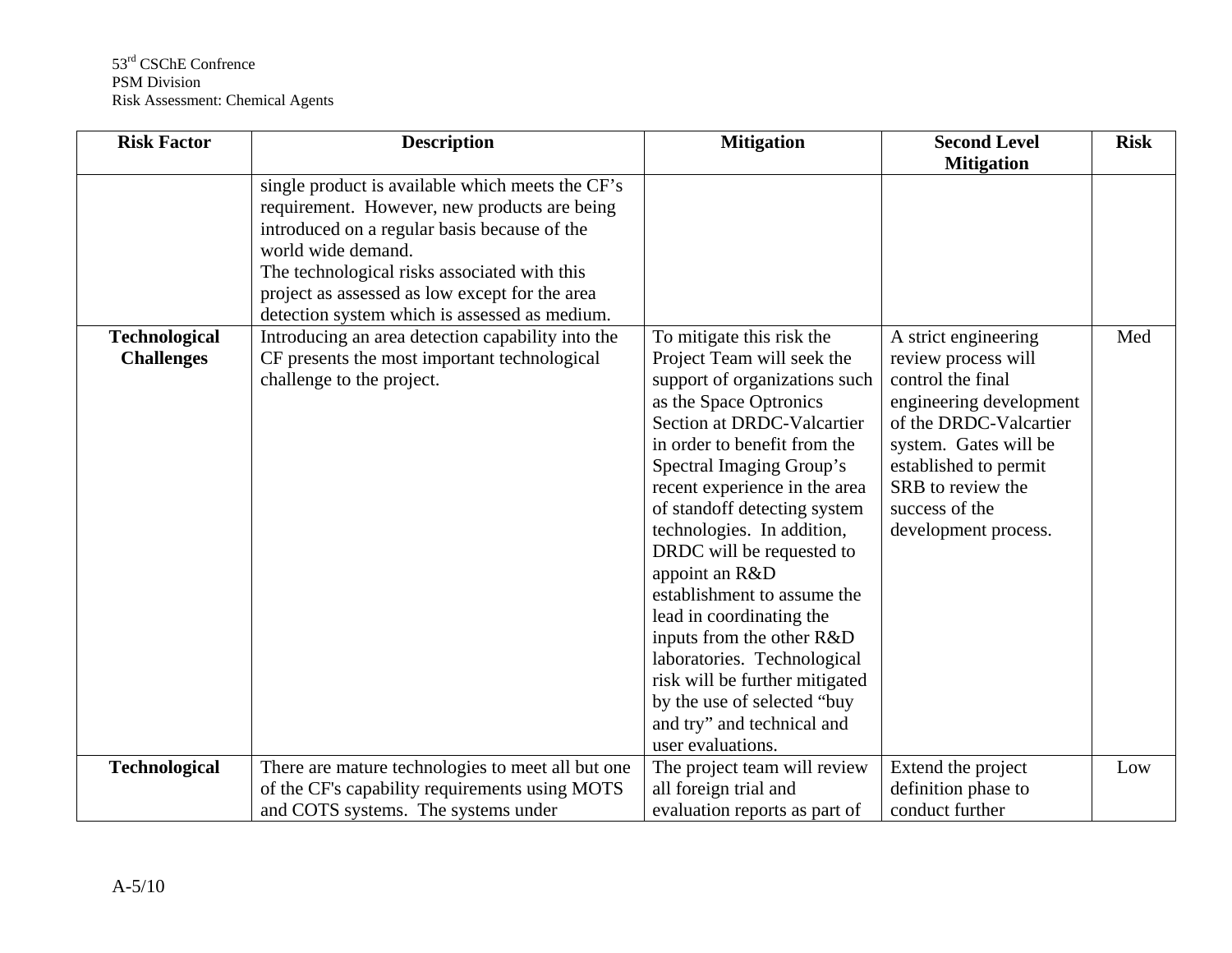| <b>Risk Factor</b>                          | <b>Description</b>                                                                                                                                                                                                                                                                                                                                                                                                                                                                                                                                                                                                                                                                                                                 | <b>Mitigation</b>                                                                                                                                                                                                                        | <b>Second Level</b>                                                                                                                                                  | <b>Risk</b> |
|---------------------------------------------|------------------------------------------------------------------------------------------------------------------------------------------------------------------------------------------------------------------------------------------------------------------------------------------------------------------------------------------------------------------------------------------------------------------------------------------------------------------------------------------------------------------------------------------------------------------------------------------------------------------------------------------------------------------------------------------------------------------------------------|------------------------------------------------------------------------------------------------------------------------------------------------------------------------------------------------------------------------------------------|----------------------------------------------------------------------------------------------------------------------------------------------------------------------|-------------|
|                                             | considerations to meet all but one of the CF's<br>requirements are already in-service with Canada's<br>major allies or are in the final pre-production<br>testing phase.<br>The CF will benefit from the on going<br>development work into passive standoff detection<br>now in progress at DRDC Valcartier in meeting<br>its area detection requirement.<br>There is also a possibility that space based<br>satellite imagery and airborne sensing systems<br>whether mounted in manned or unmanned aerial<br>platforms will become available during the<br>planning period. These options present a very<br>high technical, financial and schedule risk and<br>have not been recommended for further study<br>during definition. | the option analysis during<br>project definition.                                                                                                                                                                                        | <b>Mitigation</b><br>equipment validation as<br>needed.                                                                                                              |             |
| <b>Area Detection</b><br><b>Technology</b>  | Area detection can be achieved through either<br>standoff or remote sensors. The technological<br>risk associated with remote detectors is low. The<br>risk associated with third generation standoff<br>detectors is assessed as medium because not<br>device has actually been fielded.                                                                                                                                                                                                                                                                                                                                                                                                                                          | The project team will<br>complete the final<br>engineering development of<br>the DRDC-Valcartier<br>standoff system while<br>concurrently assessing and<br>foreign contender that might<br>be available to meet the CF's<br>requirement. | Delay the introduction of<br>an area detection system<br>until a mature technology<br>exists.<br>₩<br>Select a area system<br>based on remote or point<br>detectors. | Med         |
| <b>Local Detection</b><br><b>Technology</b> | Local detection is generally achieve by deploying<br>a number of point detectors and link them to a<br>warning device within the target area. This type                                                                                                                                                                                                                                                                                                                                                                                                                                                                                                                                                                            | The project team will<br>conduct a series of scientific,<br>technical and user trials and                                                                                                                                                | The US is currently<br>procuring 270,000 Joint<br><b>Chemical Agent</b>                                                                                              | Low         |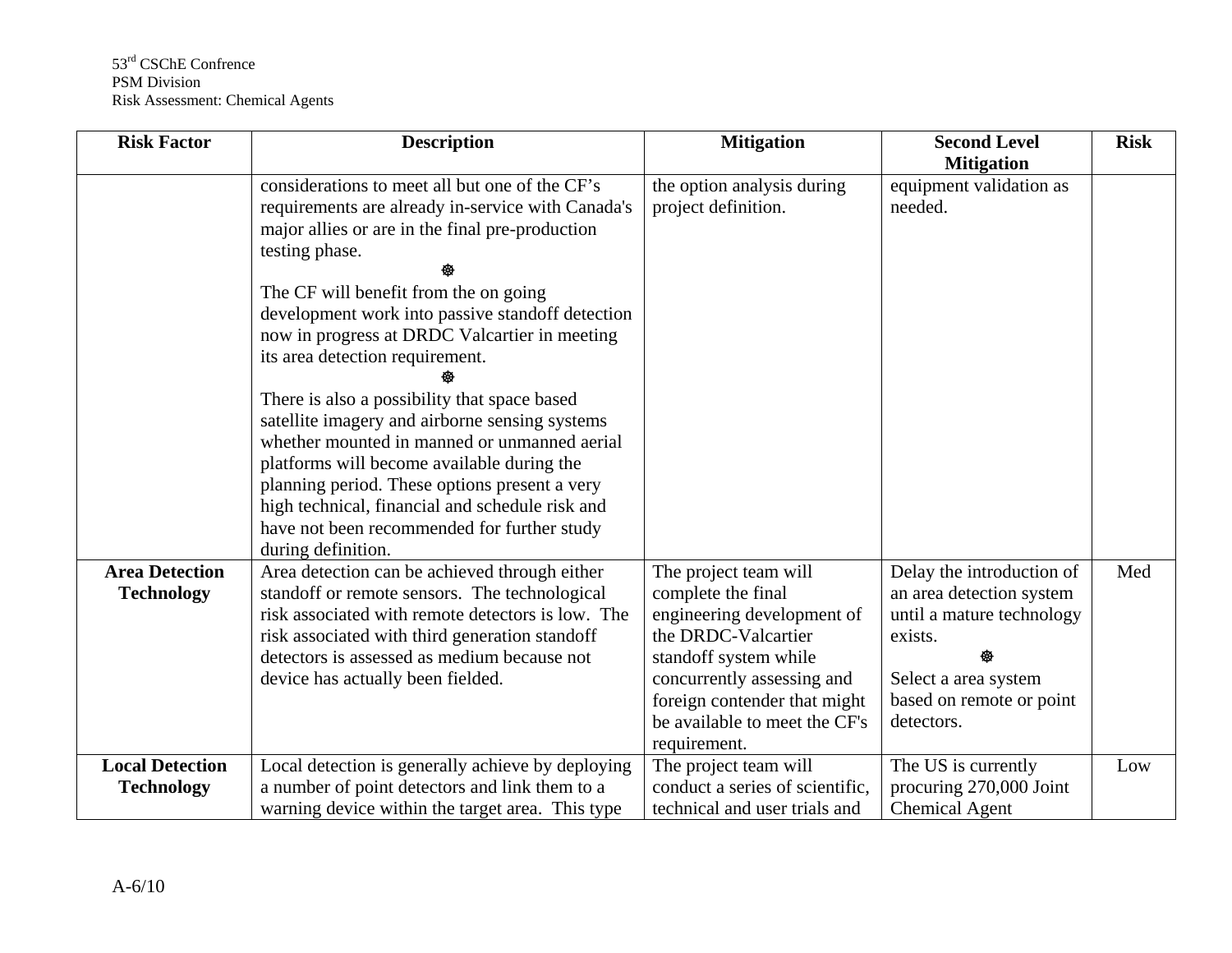| <b>Risk Factor</b>                             | <b>Description</b>                                                                                                                                                                                                                             | <b>Mitigation</b>                                                                                                                                                                                                                                                                   | <b>Second Level</b><br><b>Mitigation</b>                                                                                                                                                | <b>Risk</b> |
|------------------------------------------------|------------------------------------------------------------------------------------------------------------------------------------------------------------------------------------------------------------------------------------------------|-------------------------------------------------------------------------------------------------------------------------------------------------------------------------------------------------------------------------------------------------------------------------------------|-----------------------------------------------------------------------------------------------------------------------------------------------------------------------------------------|-------------|
|                                                | of technology is mature and in-service with the<br>US, the UK and several other NATO nations.                                                                                                                                                  | evaluations before<br>recommending a solution to<br>the requirement.                                                                                                                                                                                                                | Detectors (JCAD) some<br>of which will be used to<br>provide a local detection<br>capability.                                                                                           |             |
| <b>Personal Detection</b><br><b>Technology</b> | A personal device is general a compact and<br>lightweight point detector. Personal detection<br>devices are now entering service with the US and<br>UK forces. The risk assessed with this<br>technology is assessed as low.                   | The project team will<br>conduct a series of scientific,<br>technical and user trials and<br>evaluations before<br>recommending a solution to<br>the requirement                                                                                                                    | The US and the UK<br>devices appear to both<br>meet the CF requirement.                                                                                                                 | Low         |
| <b>Monitoring</b><br><b>Technology</b>         | Chemical Agent Monitors have been in service<br>with the CF since 1988. The technology is well<br>understood and the risks are assessed as low.                                                                                                | The project team will<br>conduct a series of scientific,<br>technical and user trials and<br>evaluations before<br>recommending a solution to<br>the requirement                                                                                                                    |                                                                                                                                                                                         | Low         |
| <b>Sample Collection</b><br><b>Technology</b>  | Two types of sample collection kits have been<br>purchased and are under evaluation by DRDC-<br>Suffield. The technology is well understood and<br>the risks are assessed as low.                                                              | There are virtually no risks<br>associated with sample<br>collection kits.                                                                                                                                                                                                          |                                                                                                                                                                                         | Low         |
| <b>Simulation</b><br><b>Technology</b>         | There is a requirement for training simulators for<br>the local and personal detection system. The CF<br>already has these types of simulators in service<br>and as such the technology is well understood<br>and the risk is assessed as low. | The project team has already<br>initiated a training<br>development program to<br>review the overall NBC<br>Defence training concept for<br>use with the next generation<br>of NBC systems. This<br>working group will present<br>its recommendations to SRB<br>on a regular basis. | Conduct operational and<br>user trails to validate the<br>training concepts.<br>Hold training and<br>simulation workshops<br>with industry to examine<br>advanced training<br>concepts. | Low         |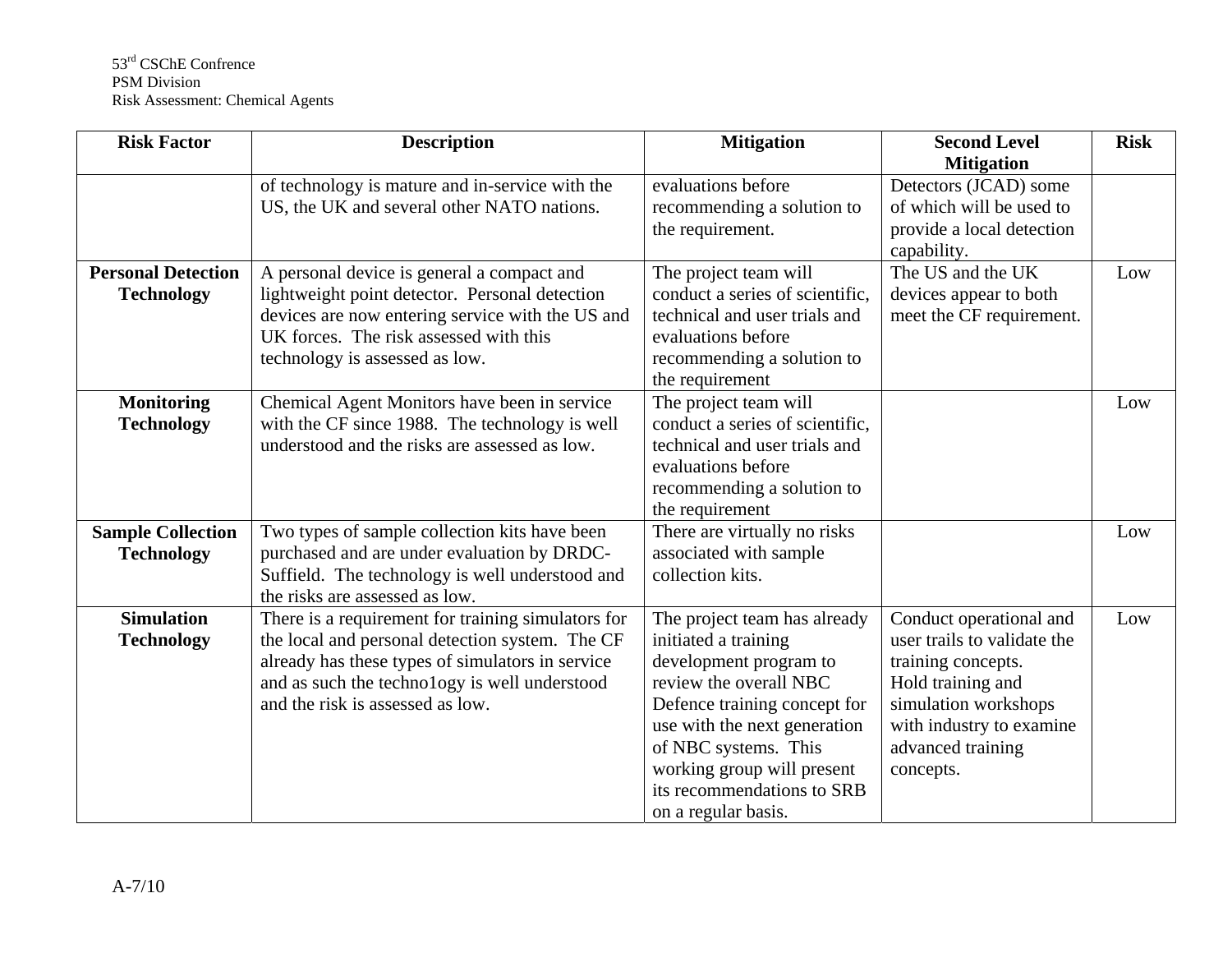| <b>Risk Factor</b>        | <b>Description</b>                                  | <b>Mitigation</b>             | <b>Second Level</b>        | <b>Risk</b> |
|---------------------------|-----------------------------------------------------|-------------------------------|----------------------------|-------------|
|                           |                                                     |                               | <b>Mitigation</b>          |             |
| <b>Quantitative</b>       | Determining the quantitative requirement will be    | The process of determining    | In the final analysis the  | Low         |
| Requirement               | a complex undertaking because of the need to        | the quantitative requirement  | quantitative requirement   |             |
|                           | adjust from the Cold War to the asymmetrical        | is already in progress and is | will be constrained by the |             |
|                           | threat posture. The project team also anticipates   | estimated to take 18 months.  | funding allocated to the   |             |
|                           | pressure to increase the quantity of detectors held | This will be conducted        | project and by SRB         |             |
|                           | for training purposes.                              | through modeling and          | guidance.                  |             |
|                           |                                                     | simulation using a variety of |                            |             |
|                           |                                                     | operational scenarios.        |                            |             |
| <b>Project Scope</b>      | The scope of the project will be restricted to      | The modelling and             | Should the scope of the    | Low         |
|                           | acquiring only the minimum operational              | simulation process that will  | project exceed the         |             |
|                           | capability for the CF. It is intended that this     | be used in defining the scope | funding allocated, the     |             |
|                           | capability will be available for domestic and       | of the project is already in  | project team will          |             |
|                           | international operations. A proposed equipment      | progress and is estimated to  | recommend creating         |             |
|                           | distribution plan has been issued to stakeholders.  | take approximately 18         | separate capital projects  |             |
|                           | This plan will be refined over the next two years   | months.                       | to deal with the           |             |
|                           | by using the outcome of modelling and               |                               | capability deficiencies.   |             |
|                           | simulation and through discussions with             | SRB will be requested to      |                            |             |
|                           | stakeholders.                                       | review and approve an         |                            |             |
|                           |                                                     | overall equipment             |                            |             |
|                           |                                                     | procurement strategy, which   |                            |             |
|                           |                                                     | will ultimately define the    |                            |             |
|                           |                                                     | scope of the project.         |                            |             |
| <b>Risk Tolerance</b>     | The Risk Tolerance within DND and the CF is         | The project team will present | Extend the project         | Low         |
|                           | low which means that time and effort will be        | a Risk Management Plan to     | definition phase in order  |             |
|                           | committed to risk reduction activities. This risk   | SRB designed to mitigate      | to reduce unexpected risk  |             |
|                           | is understood and therefore it is assessed as Low   | project risk.                 | factors.                   |             |
| <b>Project Assumption</b> | This project will introduce new techniques,         | A process to test assumptions |                            | Low         |
| <b>Testing</b>            | tactics and procedures into the CF and as such a    | is already in progress. All   |                            |             |
|                           | number of educated assumptions have been            | major assumptions will be     |                            |             |
|                           | incorporated into the chemical defence construct    | confirmed by SRB.             |                            |             |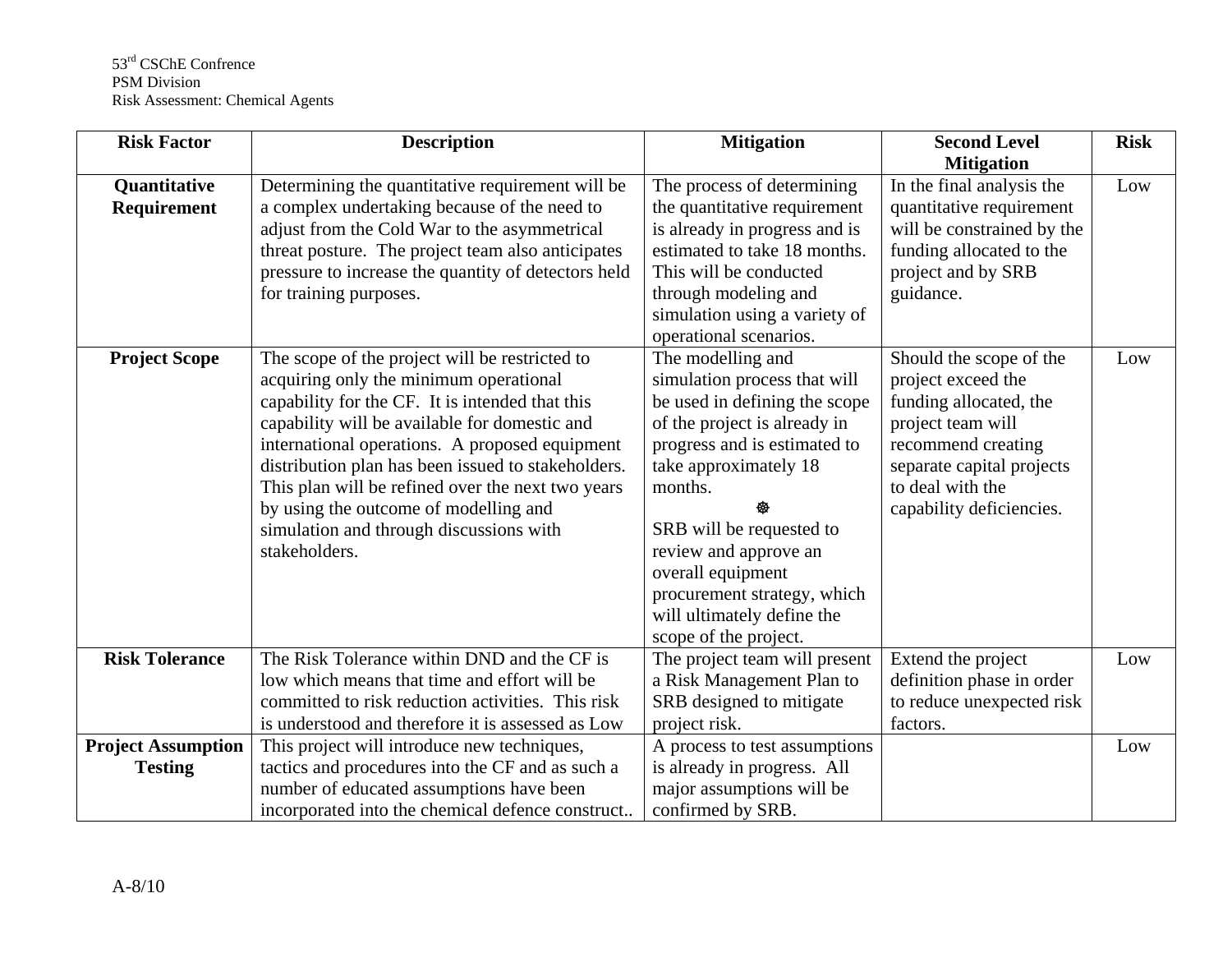| <b>Risk Factor</b>                                | <b>Description</b>                                                                                                                                                                                                                                                                                                                                                                                                                                   | <b>Mitigation</b>                                                                                                                                                                                                                                                                                                                 | <b>Second Level</b><br><b>Mitigation</b>                                                               | <b>Risk</b> |
|---------------------------------------------------|------------------------------------------------------------------------------------------------------------------------------------------------------------------------------------------------------------------------------------------------------------------------------------------------------------------------------------------------------------------------------------------------------------------------------------------------------|-----------------------------------------------------------------------------------------------------------------------------------------------------------------------------------------------------------------------------------------------------------------------------------------------------------------------------------|--------------------------------------------------------------------------------------------------------|-------------|
| <b>Costs</b>                                      | The risk that the cost of MOTS equipment will<br>escalate dramatically over the period 2003-08 is<br>assessed as Low. There is a reasonable<br>possibility that because of large procurements in<br>the US and the UK that the actual cost of<br>individual items might decrease in cost.<br>Should the CF select an option other than ground<br>based area detection and identification sensing<br>systems the associated risks would be very high. | There is a medium risk that<br>the cost of an ambitious<br>information system<br>integration program could<br>escalate the cost of the<br>project. This risk is mitigated<br>because a separate.<br>The option analysis<br>recommends that only<br>ground based and unmanned<br>aerial systems be considered<br>for further study |                                                                                                        | Low         |
| <b>NATO NBC</b><br><b>Doctrine</b>                | The CF can expect that NATO and US doctrine<br>and operational concepts regarding chemical<br>agents detection will remain largely unchanged                                                                                                                                                                                                                                                                                                         |                                                                                                                                                                                                                                                                                                                                   |                                                                                                        | Low         |
| <b>US NBC Doctrine</b><br><b>NATO Force Goals</b> | during the period 2003 -12. Generally, this<br>doctrine is based on a multi-layered suite of<br>chemical agent sensors, which are integrated to<br>form an early warning network and linked to the<br>command, control and information system.<br>This project will assist Canada meet NATO Force<br>Goals. The risk that NATO Force Goals will<br>change during the planning period is assessed as<br>nil.                                          |                                                                                                                                                                                                                                                                                                                                   |                                                                                                        |             |
| <b>Threat</b>                                     | The CF can anticipate a gradual increase in the<br>chemical threat over the planning period as new<br>chemicals warfare agents are developed and<br>militarized. The threat is also expected migrate to                                                                                                                                                                                                                                              | Operational analysis using<br>modeling and simulation will<br>be used to define the impact<br>of chemical agents events.                                                                                                                                                                                                          | It will be possible to re-<br>program all proposed<br>systems to detect new<br>chemical agents threats | Low         |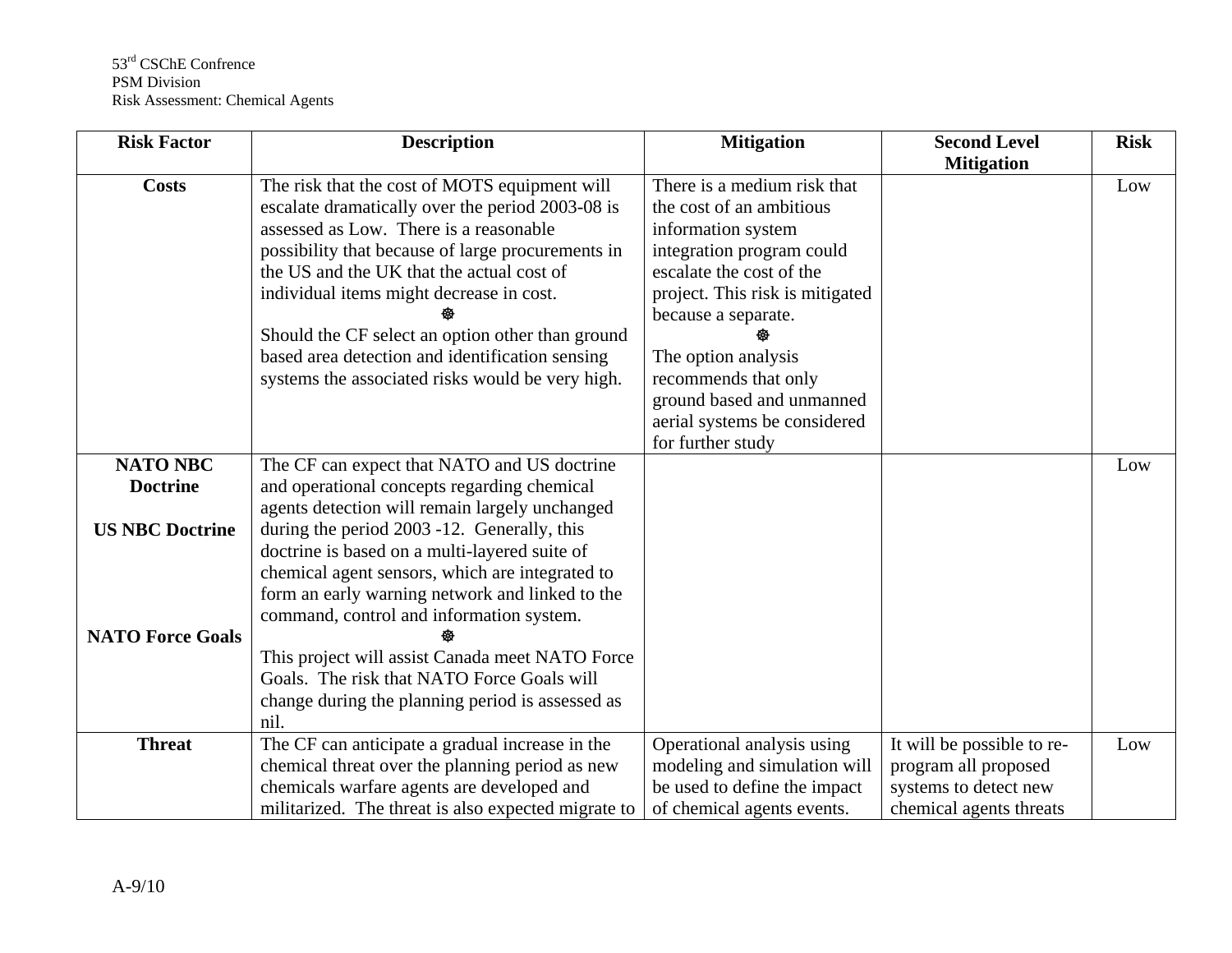| <b>Risk Factor</b>                     | <b>Description</b>                                                                                                                                                                                                                             | <b>Mitigation</b>                                                                                                                                                                                                                                 | <b>Second Level</b><br><b>Mitigation</b>                                                                                                                                                | <b>Risk</b> |
|----------------------------------------|------------------------------------------------------------------------------------------------------------------------------------------------------------------------------------------------------------------------------------------------|---------------------------------------------------------------------------------------------------------------------------------------------------------------------------------------------------------------------------------------------------|-----------------------------------------------------------------------------------------------------------------------------------------------------------------------------------------|-------------|
|                                        | new areas of the globe because of the gradual<br>proliferation of Weapons of Mass Destruction.<br>This is an understood risk.                                                                                                                  | Modeling and simulation<br>will assist the project team to<br>validate the threat in order to<br>acquire the appropriate<br>capability. Since these<br>operational research<br>techniques are well<br>developed the threat is<br>assessed as low. | as they are identified.                                                                                                                                                                 |             |
| <b>Simulation</b><br><b>Technology</b> | There is a requirement for training simulators for<br>the local and personal detection system. The CF<br>already has these types of simulators in service<br>and as such the technology is well understood<br>and the risk is assessed as low. | The project team has already<br>initiated a training<br>development program to<br>review the overall NBC<br>training concept for use with<br>the next generation of NBC<br>systems.                                                               | Conduct operational and<br>user trails to validate the<br>training concepts.<br>Hold training and<br>simulation workshops<br>with industry to examine<br>advanced training<br>concepts. | Low         |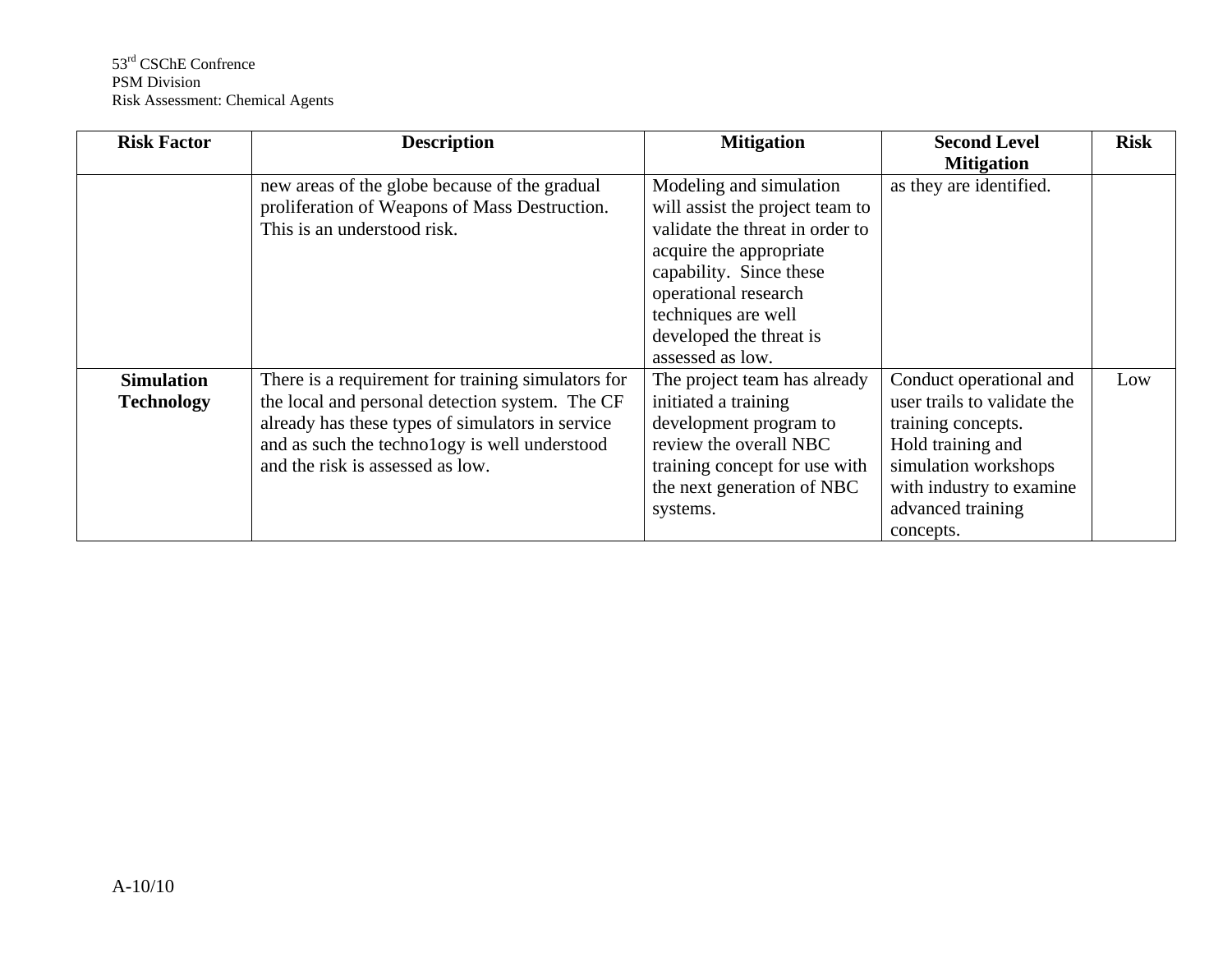#### **ANNEX B – INTERNAL FACTORS**

| <b>Risk Factor</b>        | <b>Description</b>                                   | <b>Mitigation</b>               | <b>Second Level</b>       | <b>Risk</b> |
|---------------------------|------------------------------------------------------|---------------------------------|---------------------------|-------------|
|                           |                                                      |                                 | <b>Mitigation</b>         |             |
| <b>Schedule</b>           | The project staff has assessed that the majority of  | The project definition plan     | The project team will     | Low         |
|                           | the technological risks are considered Low.          | can be modified so that         | schedule bi-annual        |             |
|                           | Delay in meeting critical milestones will likely     | meaningful work can             | meetings to update SRB    |             |
|                           | result in failing to secure, approval and technical, | continue under adverse          | on the progress of the    |             |
|                           | scientific and operational support in a timely       | circumstances.                  | project and to seek       |             |
|                           | fashion to complete the definition phase of the      |                                 | essential guidance.       |             |
|                           | project.                                             | Close co-operations with all    |                           |             |
|                           |                                                      | stakeholders will be used to    |                           |             |
|                           |                                                      | mitigate scheduling delays.     |                           |             |
|                           |                                                      |                                 |                           |             |
|                           |                                                      |                                 |                           |             |
| <b>Scientific Support</b> | The project requires the co-operation of the         | Scientific support is one of    | Obtain scientific support | Low         |
|                           | DRDC community to conduct technical and user         | the most important events on    | through alternative       |             |
|                           | trials using live chemical agents. This activity     | the project's critical path. To | source delivery possibly  |             |
|                           | while critical to the success of the project might   | mitigate this risk the project  | offshore.                 |             |
|                           | conflict with DRDC primary R&D role and lead         | team will propose that a        |                           |             |
|                           | to delays.                                           | separate Service Level          |                           |             |
|                           |                                                      | Agreement be signed with        |                           |             |
|                           |                                                      | DRDC to support this            |                           |             |
|                           |                                                      | project. If this approach is    |                           |             |
|                           |                                                      | not successful the work will    |                           |             |
|                           |                                                      | be conducted using              |                           |             |
|                           |                                                      | Alternative Service Delivery,   |                           |             |
|                           |                                                      | possibly offshore.              |                           |             |
| <b>Doctrine and</b>       | Chemical Agent Sensor project will introduce         | Doctrine and training           | The project office        | Low         |